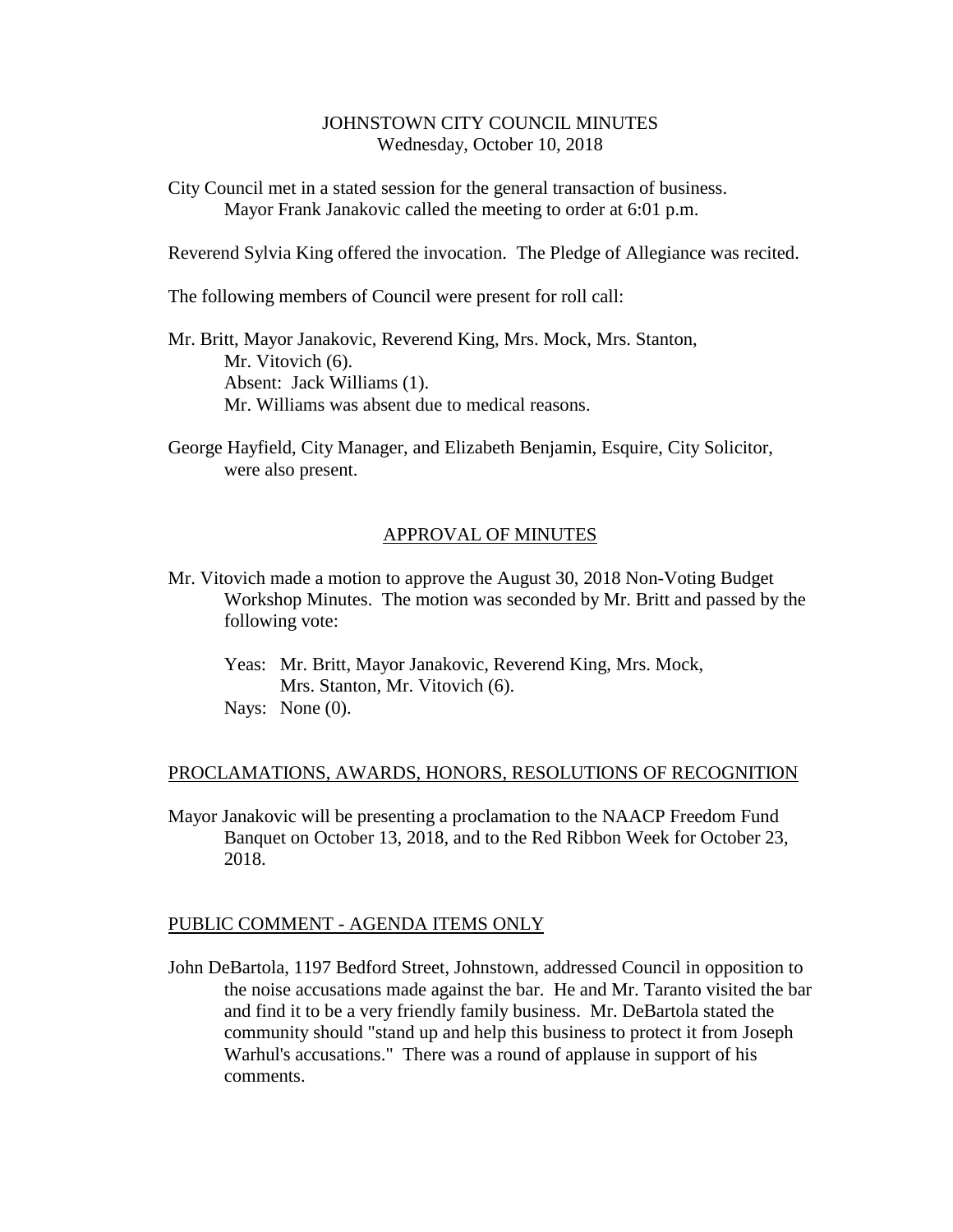Mr. DeBartola read a letter regarding the Act 47 Exit Plan into the record as follows: Dear DCED and Deborah Grass: We bring to your attention a contract with the Frank J. Pasquerilla Conference Center that needs to be broken. We have a situation here in our community where it appears some of the politicians are bought off. And this is such a good deal, but it's not a good deal for the taxpayers. We think that needs to change. You can look up the lease agreement with the Frank J. Pasquerilla Conference Center and review the audits. And we are asking the DCED to take legal action to break this contract and to change it to make sure that it's a contract that's fair for everybody. Not that it's a biased contract, one that's made for someone who is wealthy who obviously is an influential individual with bought-off politicians. We ask the Johnstown City Council to support the effort of making sure the taxpayers are treated fairly, and if they don't, we hope the taxpayers realize this and ask this Johnstown City Councilmembers to stand up and resign their positions. This is from me and Joe Taranto.

Mr. DeBartola further suggested that this aspect does not make any sense with regard to taxpayer money. He asked the Act 47 coordinator to put pressure on the state to cancel the contract and take legal action because "the contract isn't in the best interest of the City." He also urged each Councilmember to make a statement regarding this matter.

Mr. DeBartola asked Councilmembers Williams and Stanton "to put a motion in to take legal action to break this contract" as they support what is right for the citizens of the community.

Mrs. Stanton commented that she did not know what became of the motion that was made previously asking the City Manager to meet with Mr. Barletta, Crown's attorney, to renegotiate that lease.

Mrs. Stanton made a motion to request the City Manager meet with Crown's legal Counsel in order to renegotiate the terms of the lease.

Mayor Janakovic noted that Act 47 must be passed before any motion can be made.

The motion died for lack of a second.

Crystal Warhul, 44 Clover Street, Johnstown, addressed Council in opposition to Resolution No. 4 concerning the substitution of the City of Johnstown's noise ordinance with Section 493 of the Liquor Code for an establishment known as Slammin' Sam's, 80 Bridge Street. Ms. Warhul contacted the State Police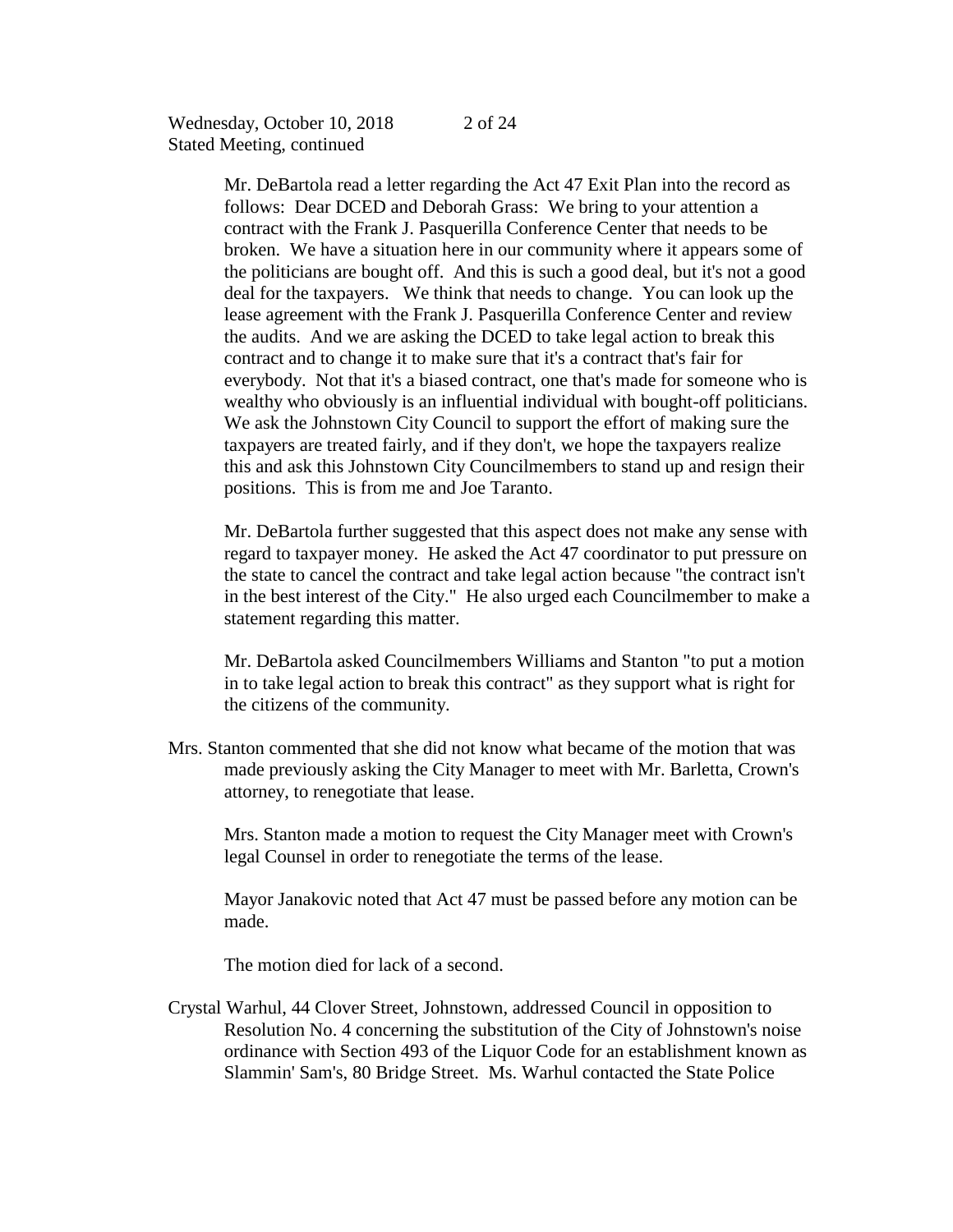> about the noise issue as the Johnstown Police took no corrective action. She asked that Council review the facts and resolve the matter.

- Joseph Warhul, 44 Clover Street, Johnstown, addressed Council in opposition to Resolution No. 4 concerning the substitution of the City of Johnstown's noise ordinance with Section 493 of the Liquor Code for an establishment known as Slammin' Sam's, 80 Bridge Street. Mr. Warhul contacted the Pennsylvania Liquor Control Board who investigated the matter and issued citations after receiving no satisfaction from the owner and the Johnstown Police Department. He questioned the contents of the resolution and referred to a circulated petition petitioning to keep the law in place that has been in place for that license and the other three liquor licenses on that street.
- Mr. Terry Jamerson, 300 Jerome Avenue, Jerome, PA, was unable to address Council as he was not a City resident or taxpayer.
- Steve Stull, 1718 Solomon Run Road, Johnstown, PA, addressed Council as a property owner in the City. He was present to support the Slammin' Sam's establishment.
- Randy Gajewski, 763 Central Avenue, Johnstown, addressed Council in support of the Slammin' Sam's establishment. He referred to an individual who complained of amplified noise after the bar was remodeled and a soundproof room was added in June of 2017. Mr. Gajewski referred Councilmembers to an article in the Our Town magazine written about the Slammin' Sam's bar. He stated the owners are "two of the nicest people" and "do not need the harassment this individual has inflicted on them."
- Vic Cafeo, 198 William Penn Avenue, Johnstown, an engineer for Cafeo Builders and Developers who helped design the addition, was present in support of the Slammin' Sam's establishment. He commented that thousands of extra dollars were spent to deaden the noise. Mr. Cafeo walked around the area of the bar near Mr. Warhul's home and could not hear any noise.
- Annie Paonessa, 1215 Goucher Street, Johnstown, co-owner of Slammin' Sam's Bar, stated she and her husband were present to seek an exemption from the City of Johnstown Noise Ordinance, Section 493, page 34 of the Liquor Code. Ms. Paonessa commented that the issue was not about the noise, but a "personal vendetta" against one of her customers. She noted an extra \$8,000 had been spent to insulate the band room and further noted that all the back doors are closed before the band starts. Ms. Paonessa commented that the business sponsors basket parties for children and adults with cancer, homeowners who have lost a home as a result of a fire, and everything from weddings to wakes.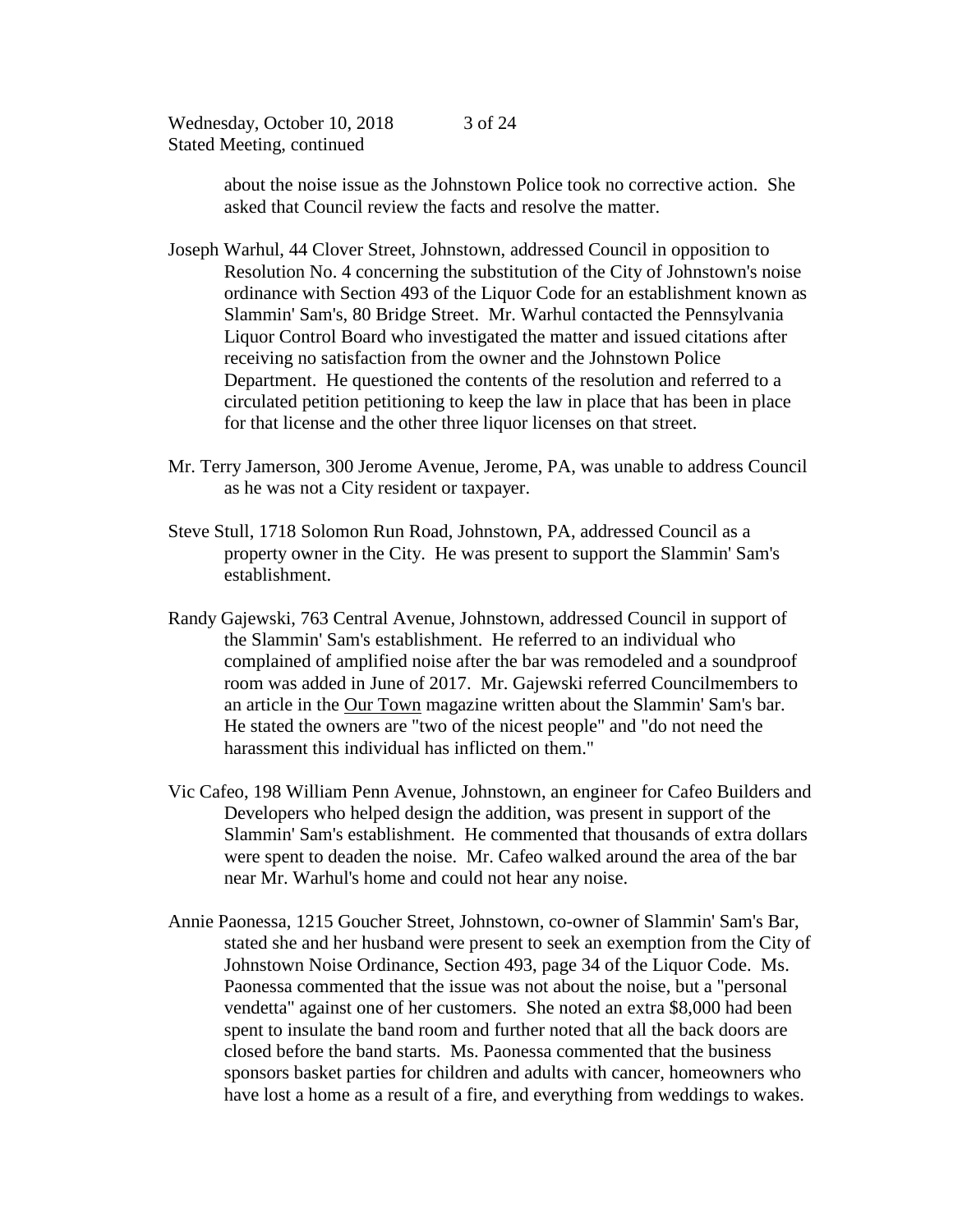> She noted her husband has a "great love for the community" and asked that Council "not let one man destroy what she and her husband have built."

- Deborah Humphreys addressed Council as an employee of Slammin' Sam's offered comments in support of the Slammin' Sam's establishment. She noted the entertainment helps support the local economy and could not understand why no complaints were made whenever the establishment was known as Partners.
- Brenda Maurer, 48 Clover Street, Johnstown, commented in support of the Slammin' Sam's Bar. She indicated she could hear no noise, even with her windows open.
- Michael Barton, Jr., had been invited by Councilwoman Mock to speak to Council regarding the possibility of redoing an appraisal completed four years ago with regard to forestry work for "well under \$500" and the possible harvest of timber inside Stackhouse Park. He stated, upon further review of the matter, the City does own the timber and does own Stackhouse Park, and that there is a stipulation that timber may be removed for any advantageous development to the parklands and for park purposes.
- Mrs. Mock explained there is no connection between the timber in Stackhouse Park and the dam that is outside the park. She is hopeful that an agreement can be reached that the project would be in "good faith" for the people who live downstream and timbering the trees would be beneficial.
- Mayor Janakovic spoke with the Mayor of Westmont, who noted an overpopulation of deer and doe at the park, so the money could benefit all entities.
- Mr. Barton further commented that the City does have a license to remove dead and dying timber.

## REPORT OF THE CITY MANAGER

- George Hayfield, City Manager, had no report but answered questions by Councilmembers.
- Mrs. Stanton requested an update regarding the mold in the Public Safety Building. Mr. Hayfield stated the basement was dried with fans and dehumidifiers, and a sump pump installed to keep the water out. He noted test results taken that morning would be received in approximately seven days. Mrs. Stanton requested that the results be emailed to her.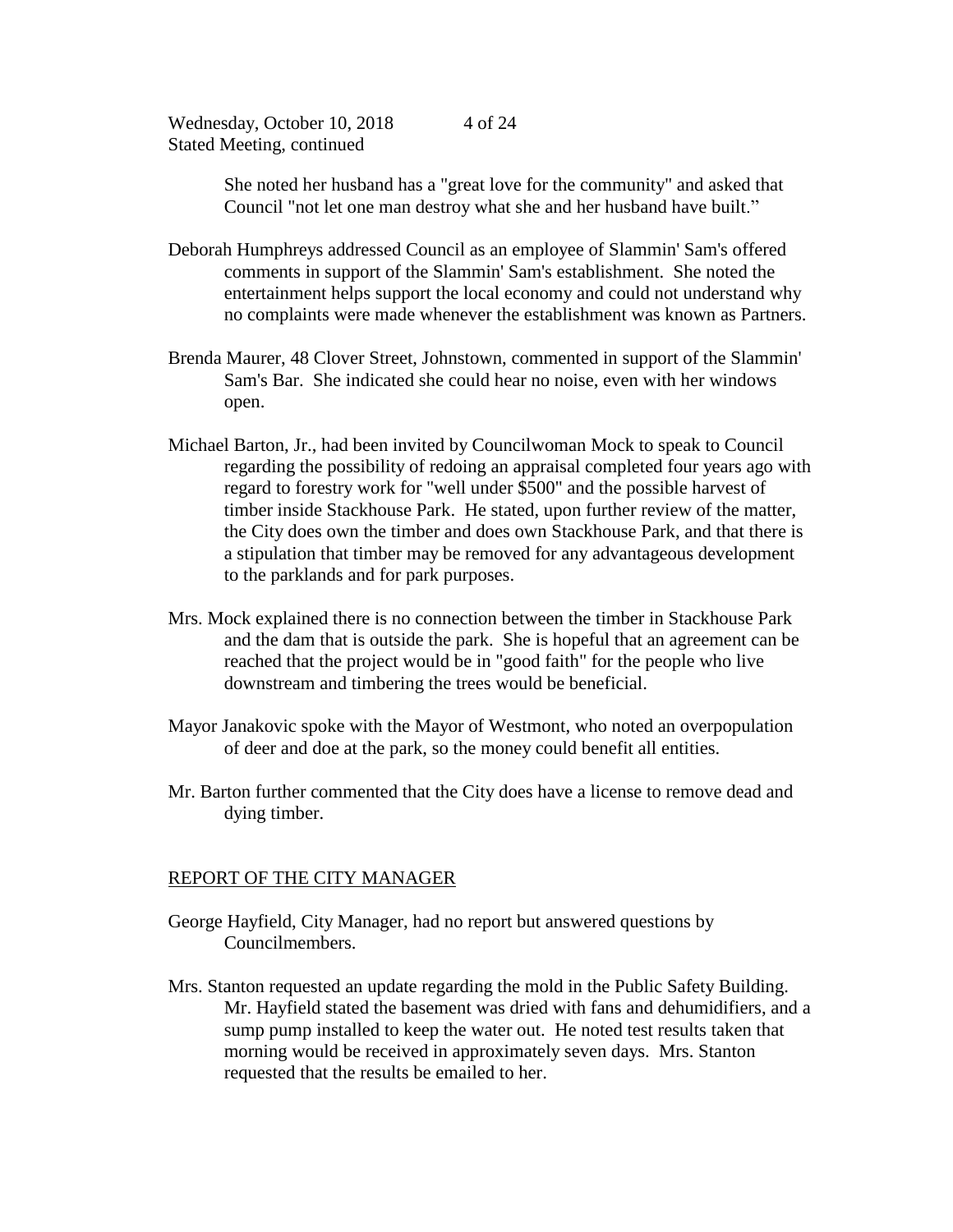> Mrs. Stanton requested an update regarding a collection date for televisions. Mr. Hayfield had not yet addressed the matter. Mrs. Mock stated the County would not collect any more televisions at this time due to an overabundance of them.

The City Manager noted an installed camera placed at Roxbury Park did not record the recent illegal dumping at Roxbury Park

Mrs. Stanton noted that Roxbury Tire Center and Wal-Mart would accept used tires. She commented that the two storm inlets at the corner of Plainfield and Hammer Avenues have dropped down and should be repaired.

Mrs. Stanton made a motion requesting that the City correct the issues with the storm drains on Plainfield Avenue. Mrs. Mock suggested that Public Works review the matter.

Councilwoman Stanton requested an update with regard to code complaints previously submitted, including one with regard to a vacant property on Lunen Street. There was further discussion regarding the matter. Mayor Janakovic asked that the City Manager review the matters as requested.

Mrs. Stanton reported on numerous hazards at the Roxbury Playground.

Mayor Janakovic commented on available grants and possibly neighborhood volunteers could assist with the situation. Mrs. Stanton urged the City Manager check into the matter further. She suggested that the playground be closed if repairs cannot be made until next year.

Reverend King noted that all City playgrounds have safety issues.

- Mrs. Stanton participated in a wheelchair challenge to experience the difficulties persons with disabilities are facing. She inquired if the businesses downtown are "grandfathered in" or do they have to meet requirements of the ADA laws, specifically with wheelchairs. She asked Mr. Hayfield to review the laws on the matter.
- Mrs. Stanton discussed a letter from People's Gas that indicated the company would be installing new gas lines in Roxbury. She suggested that it would be beneficial for the City Manager to contact People's and splitting the cost of paving after the work was completed.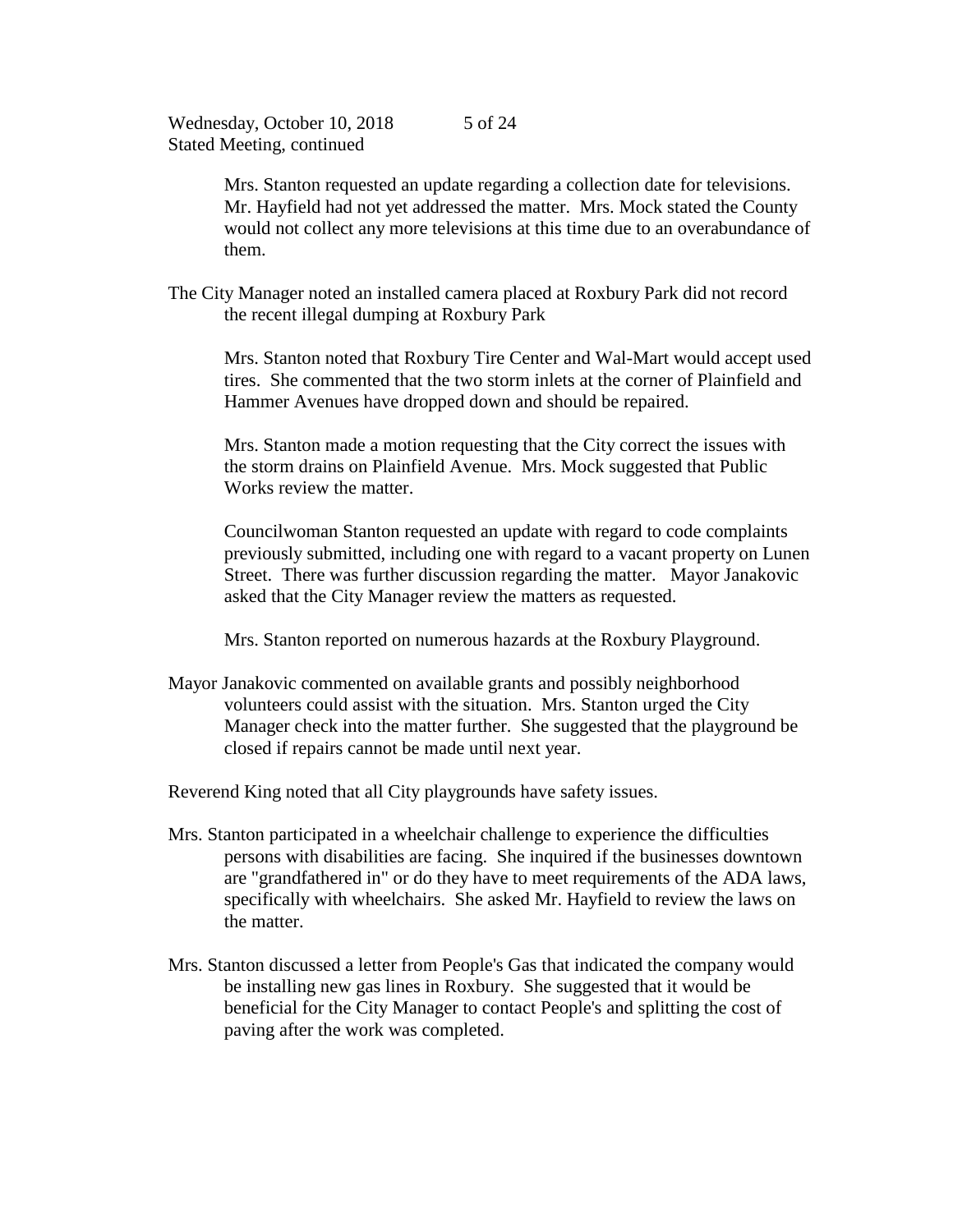- Mrs. Mock noted a similar event on Chandler Avenue. She stated the matter should have been coordinated but found out that the gas company "follows its own rules."
- Mrs. Stanton urged the City Manager contact People's Gas regarding the matter.
- Mr. Vitovich discussed the matter with Mr. Overdorff at Quaker Sales, who indicated that the gas company would not attend any meetings to discuss coordination efforts.

## REPORT BY THE MAYOR

Frank Janakovic, Mayor, participated in a recent wheelchair tour with Ms. Wheelchair, PA, and five others downtown. He commented on his new appreciation for those persons in wheelchairs and noted a lot more work needs to be done throughout the region to accommodate persons with disabilities.

Mayor Janakovic noted his attendance at a meeting with DCNR Secretary Cindy Adams Dunn for discussion of funding for local projects, including a train schedule that would allow travel to and from Pittsburgh and Harrisburg on the same day.

Mr. Janakovic met with William Caldwell, the new CEO of Conemaugh Memorial Medical Center for discussion regarding options for the Lee Hospital building.

The Mayor recently visited Hanging Gardens, the new medical marijuana facility on Iron Street that will eventually offer more than 200 jobs for the community.

The Mayor recently met with the Occupational Advisory Committee at the Greater Johnstown High School and was amazed at the accomplishments of the students. He commented that all the ironwork planters on the parking meters were made at the shop at the high school.

Mr. Janakovic noted his attendance at a press conference for Communities In Schools, which is an organization that works to build relationships that empower students to stay in school.

He noted his attendance at the recent Johnstown Slavic Festival event where he sampled 22 different nutrolls.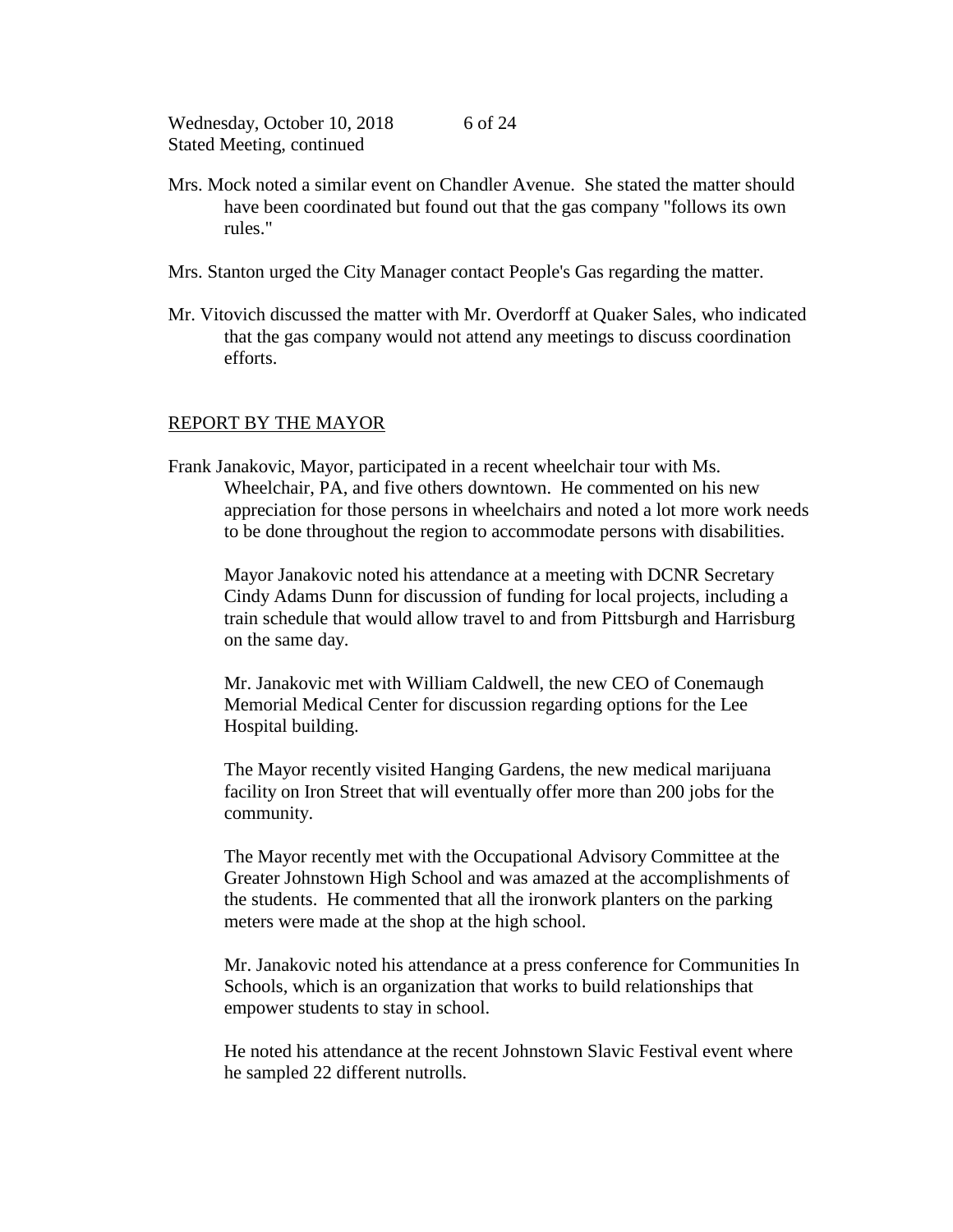> He commented that the JARI Growth Fund recently received another \$125,000 to start small businesses throughout the region. He noted a few new businesses have recently opened on Main Street.

## CITY ENGINEER

No Report.

## REPORT BY THE CITY SOLICITOR

Ms. Benjamin had no report but noted there would be discussion regarding amendments later in the agenda.

## COUNCIL UPDATES

1. September 5, 2018, Minutes of Planning Commission

September 13, 2018, Letter from Dr. Taranto Re: Board Appointments

September 17, 2018, Fax from J. Williams Re: F-Troop Governance & City Administration

October 1, 2018, Fax from J. Williams Re: 2019 CDBG General Funding Salary & Wage Allocations

October 1, 2018, Fax from J. Williams and C. Stanton Re: 2019 Budget Recommendation

Code Complaints from J. Williams-3 Code Complaints from D. Callahan – 3

## NEIGHBORHOOD LIAISONS

Mrs. Mock reported the West End Improvement Group scheduled a basket party on November 11, 2018 at St. Therese's Church Hall. She noted that basket donations can be made.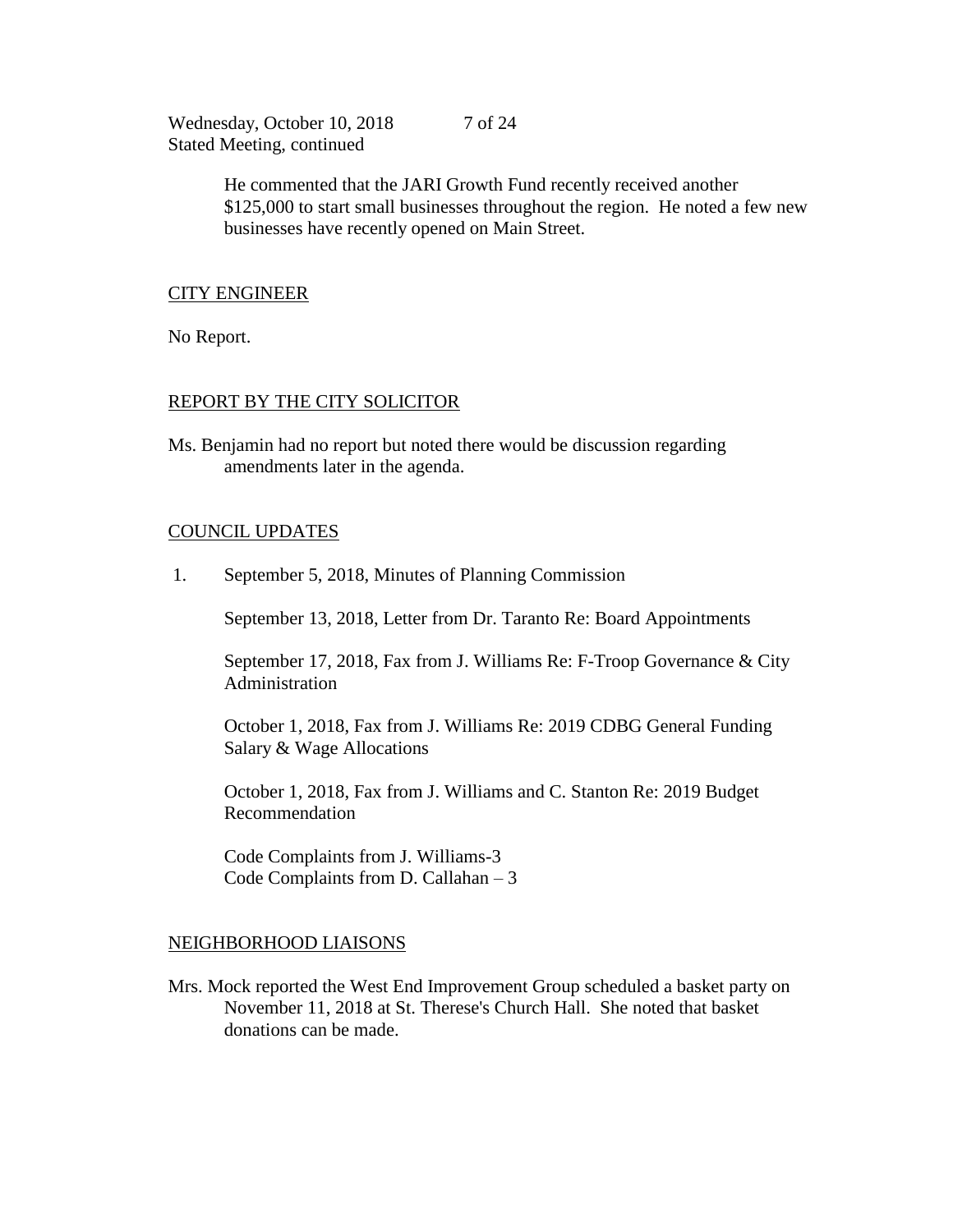> Mrs. Mock indicated a grant was submitted to the Community Foundation for the Alleghenies for additional improvements to the gardens and cameras in the West End.

> Mrs. Mock, Reverend King, and others met with the Woodvale Community to discuss bringing that "forgotten neighborhood" back into the City.

A cleanup in Kernville scheduled for Saturday, October 27, 2018, was noted.

Reverend King noted the opening of a new restaurant in downtown called Carrie's Place at the corner of Main and Market Streets.

A Christmas Tree Lightup Night will be held in Kernville and Hornerstown this year.

Mr. Britt congratulated the new businesses that have recently opened in the downtown area and also commended the businesses that have "been here forever" despite overcoming obstacles.

He again addressed the problem near the Am-Slo playground in Old Conemaugh Borough. Mr. Britt stated the City was aware of the problem, and that Public Works employees were not ignoring the matter.

Mayor Janakovic stated the Annual Halloween Parade will be held on Tuesday, October 23, 2018. The Christmas Parade will be held in November.

He noted that Discover Downtown will sponsor Halloween in Central Park with special scarecrows and an animated display.

- Mr. Vitovich also noted Public Works would address matters as quickly as possible.
- Mrs. Stanton participated in Whiskers N' Wags one mile walk recently held to raise funds for Habitats for Hounds. Special thanks to the Johnstown Veterinary Associates and Dr. Assad for sponsoring the event that raised nearly \$1,000.

Mrs. Stanton attended the recent 7th Ward Civic Association Meeting where concerns regarding abandoned cars and property code violations were addressed.

She thanked volunteers and the business who participated in the recent twohour walk through Hornerstown to pick up litter.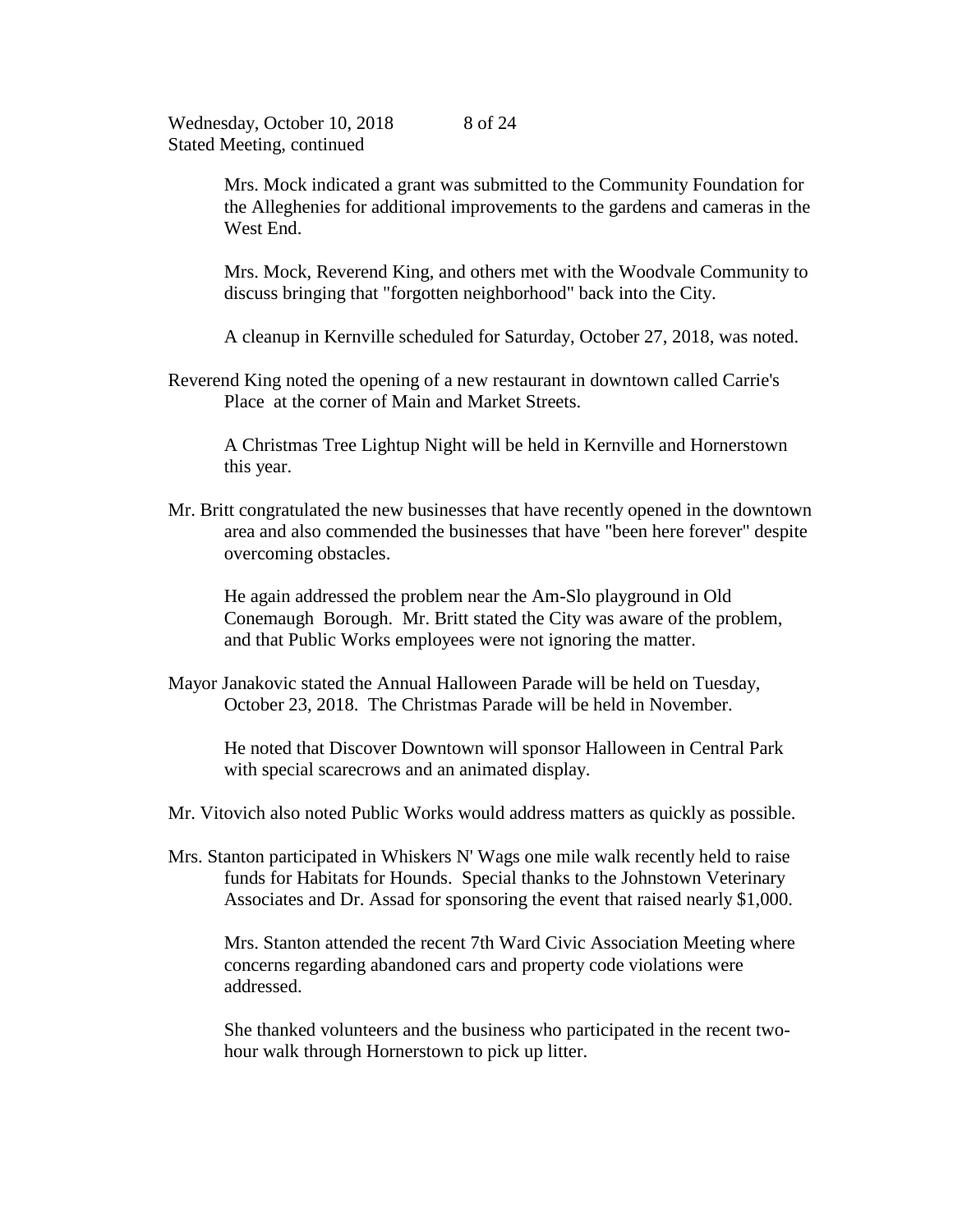> Councilwoman Stanton noted her attendance at the recent Moxham Crime Watch Meeting with guest speaker City Manager George Hayfield.

Moxham Renaissance recently held a community barbeque to raise funds for maintenance of the Russell House.

Mrs. Stanton continues to walk with residents in Moxham to pick up litter. There will be no walk on October 31, 2018, due to Halloween and trick or treat. She noted that beginning November 3, 2018, the walks will occur on Saturday mornings at 9:00 a.m.

The Moxham Lutheran Church annual covered dish dinner will be held October 24, 2018.

Mrs. Stanton stated the expected completion date of the Roxbury Place Apartment Complex was the end of December of 2018 or beginning of January of 2019. She noted 43 apartments would be available for people between the ages of 55 and older with qualifying incomes. She noted the telephone number for applicants interested in the complex is 614-942-2020.

Mrs. Stanton organized a Halloween house-decorating contest in Roxbury with prizes to be awarded. She thanked the Roxbury businesses who are sponsors and/or judges, including the Roxberry Creamery, Roxbury Tire Center, Tony's Sub Shop and Styles With Edge. Baskets for names and addresses would be placed in the businesses for those interested in participating.

Councilwoman Stanton thanked Lisa Rager and family for holding the Second Annual Officer Shawn Rager Memorial Food Drive last Saturday. Items collected will benefit those in need throughout the City.

Mayor Janakovic, on behalf of Council, expressed condolences to the Barry Sirko family. He noted Mr. Sirko was involved in men's softball leagues for decades as an organizer and planner.

#### **PETITIONS**

None.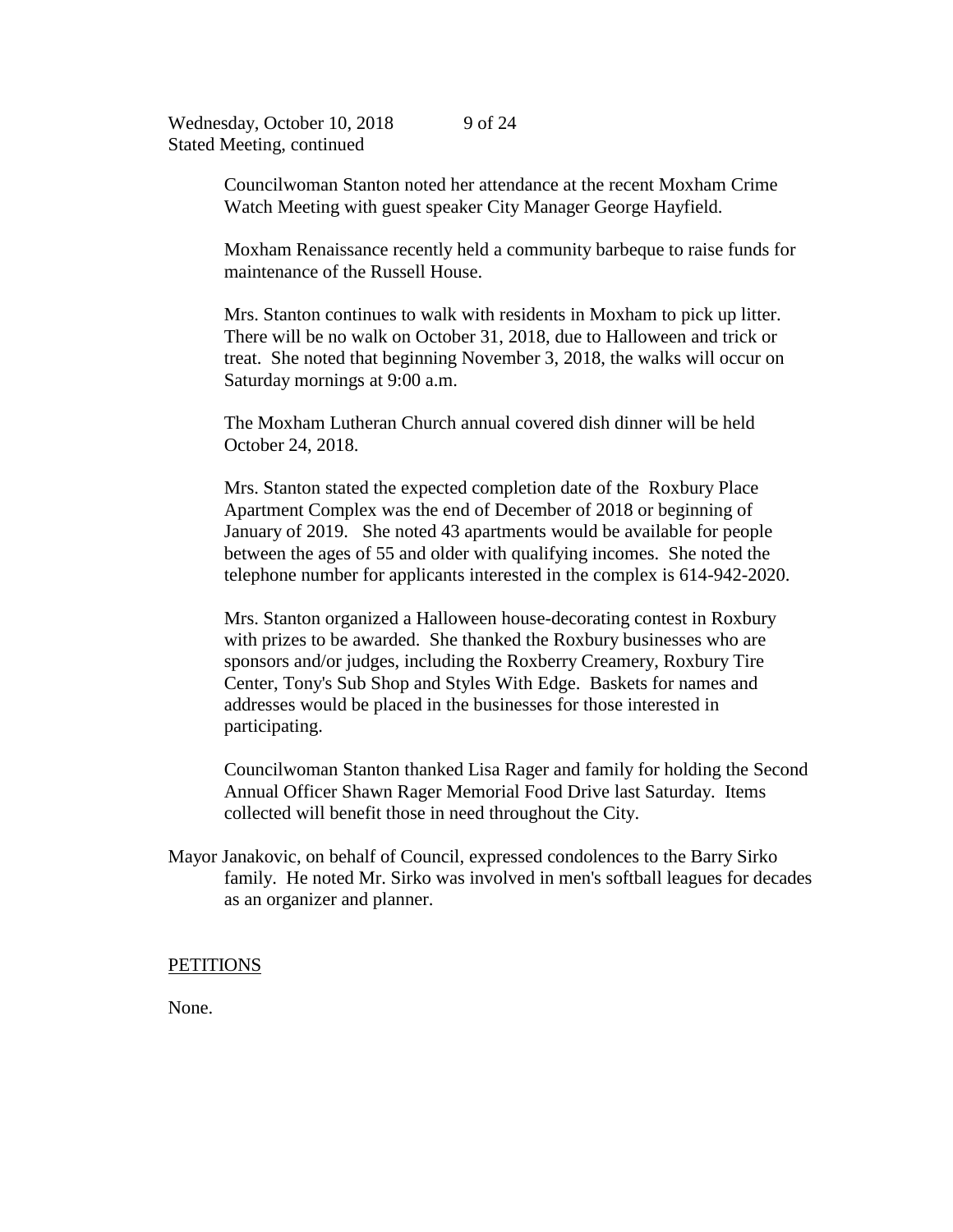### ORDINANCES FOR FINAL READ

BILL NO. 26 OF 2018, AN ORDINANCE INCREASING THE INDEBTEDNESS OF THE CITY OF JOHNSTOWN, CAMBRIA COUNTY, PENNSYLVANIA, BY THE ISSUE OF A GUARANTEED REVENUE NOTE IN THE MAXIMUM PRINCIPLE AMOUNT OF \$3,906,560.00 FOR THE PURPOSES OF REHABILITATING THE INNER CITY SANITARY SEWER SYSTEM; FIXING THE FORM, DATES, INTEREST AND MATURITY THEREOF; MAKING A COVENANT FOR THE PAYMENT OF THE DEBT SERVICE ON THE NOTE; PROVIDING FOR THE FILING OF THE REQUIRED DOCUMENTATION WITH THE DEPARTMENT OF COMMUNITY AND ECONOMIC DEVELOPMENT TO INCUR AND EXCLUDE ADDITIONAL DEBT OF THE GOVERNMENTAL UNIT; PROVIDING FOR THE APPOINTMENT OF A SINKING FUND DEPOSITORY FOR THE NOTE; PROVIDING FOR THE AUTHORIZED SIGNATORIES AND AUTHORIZING EXECUTION, SALE AND DELIVERY THEREOF.

10 of 24

- Mr. Vitovich made a motion to approve. The motion was seconded by Mrs. Mock and passed by the following vote:
	- Yeas: Mrs. Mock, Mrs. Stanton, Mr. Vitovich, Mr. Britt, Mayor Janakovic, Reverend King (5).

Nays: Mrs. Stanton (1).

## ORDINANCES FOR FIRST READ

- BILL NO. 25 OF 2018, AN ORDINANCE TO PARTIALLY VACATE POPPY ALLEY FROM 143 LORAINE STREET TOWARDS CROYLE STREET TO THE END OF POPPY ALLEY IN JOHNSTOWN, PENNSYLVANIA, AS A PUBLIC THOROUGHFARE.(Tabled 9/12/18)
- Mr. Vitovich made a motion to remove from table. The motion was seconded by Mrs. Stanton and passed by the following vote:

Yeas: Mrs. Stanton, Mr. Vitovich, Mr. Britt, Mayor Janakovic, Reverend King, Mrs. Mock (6). Nays: None (0).

Mrs. Mock made a motion to approve. The motion was seconded by Mr. Vitovich.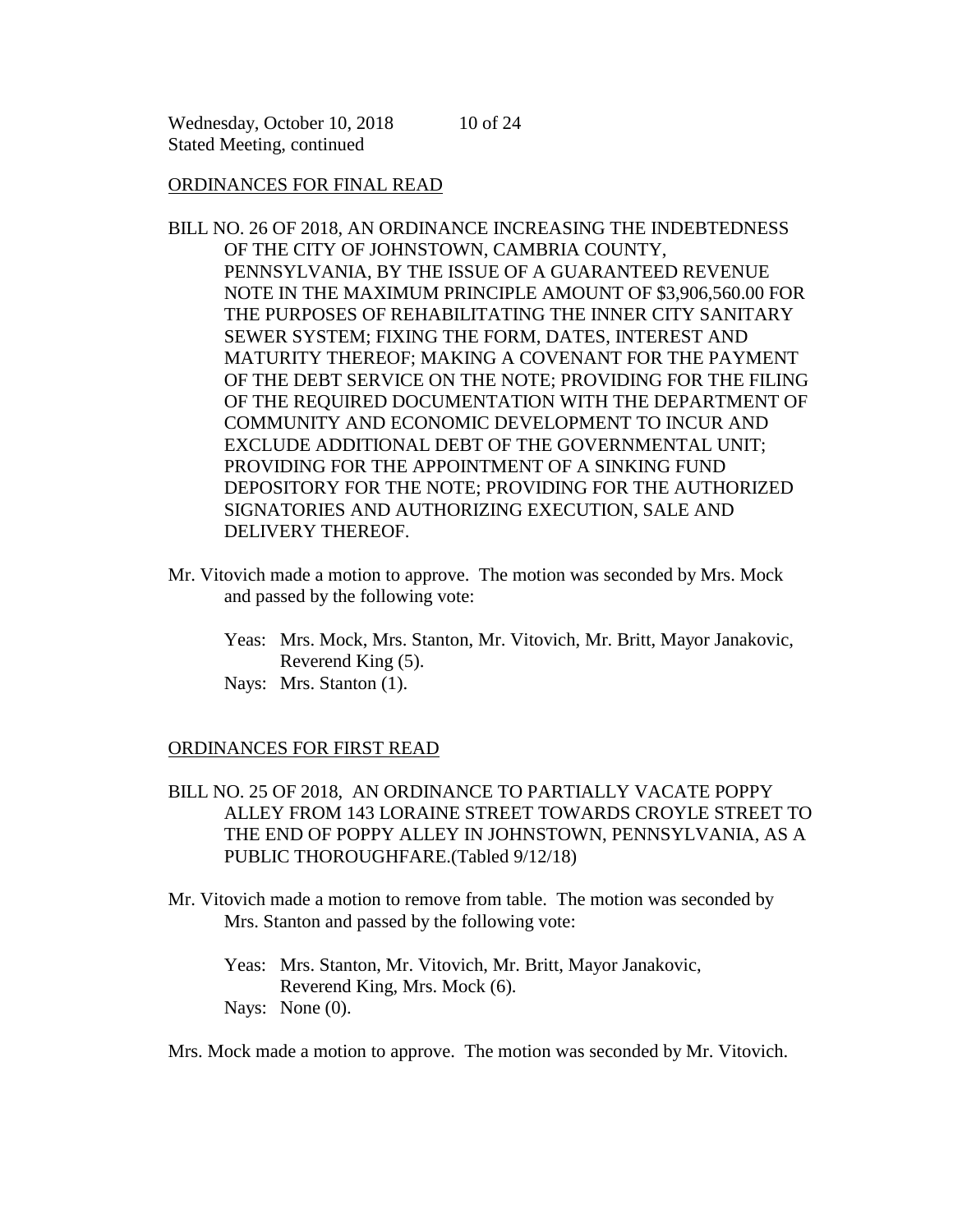Mrs. Stanton commented the owner owns property on Franklin Street that has visible code violations. The City Manager noted the owner has no outstanding code violations and no record of a vacant property maintenance fee. Mrs. Mock indicated the property owner has purchased a building permit and will be remodeling the property. Photographs of the property were provided.

The motion passed by the following vote:

- Yeas: Mr. Vitovich, Mr. Britt, Mayor Janakovic, Reverend King, Mrs. Mock, Mrs. Stanton (6). Nays: None (0).
- BILL NO. 27 OF 2018, AN ORDINANCE OF CITY COUNCIL OF THE CITY OF JOHNSTOWN, COUNTY OF CAMBRIA, COMMONWEALTH OF PENNSYLVANIA, AMENDING ORDINANCE NO. 5246 PASSED FINALLY ON DECEMBER 13, 2017 AND AS AMENDED BY ORDINANCE NO. 5251 ON MARCH 15, 2018, AND AMENDED BY ORDINANCE NO. 5254 ON MAY 9, 2018 THE CITY OF JOHNSTOWN 2018 WAGE AND SALARY ORDINANCE, TO AMEND THE 2018 WAGE AND SALARY ORDINANCE TO BE PAID ALL ELECTED OFFICIALS AND EMPLOYEES OF THE VARIOUS DEPARTMENTS AND BUREAUS OF THE CITY OF JOHNSTOWN FOR THE CALENDAR YEAR WITH AN EFFECTIVE DATE THE DAY AFTER FINAL APPROVAL OF CITY COUNCIL(Tabled 9/12/18).
- Mr. Vitovich made a motion to remove from table. The motion was seconded by Mr. Britt and passed by the following vote:
	- Yeas: Mr. Britt, Mayor Janakovic, Reverend King, Mrs. Mock, Mrs. Stanton, Mr. Vitovich (6). Nays: None (0).
- Mrs. Mock made a motion to approve. The motion was seconded by Reverend King and passed by the following vote:

Yeas: Mr. Britt, Mayor Janakovic, Reverend King, Mrs. Mock, Mrs. Stanton, Mr. Vitovich (6). Nays: None (0).

BILL NO. 28 of 2018, AN ORDINANCE DIRECTING THE CAMBRIA COUNTY BOARD OF ELECTIONS TO PLACE ON THE MAY 2019 MUNICIPAL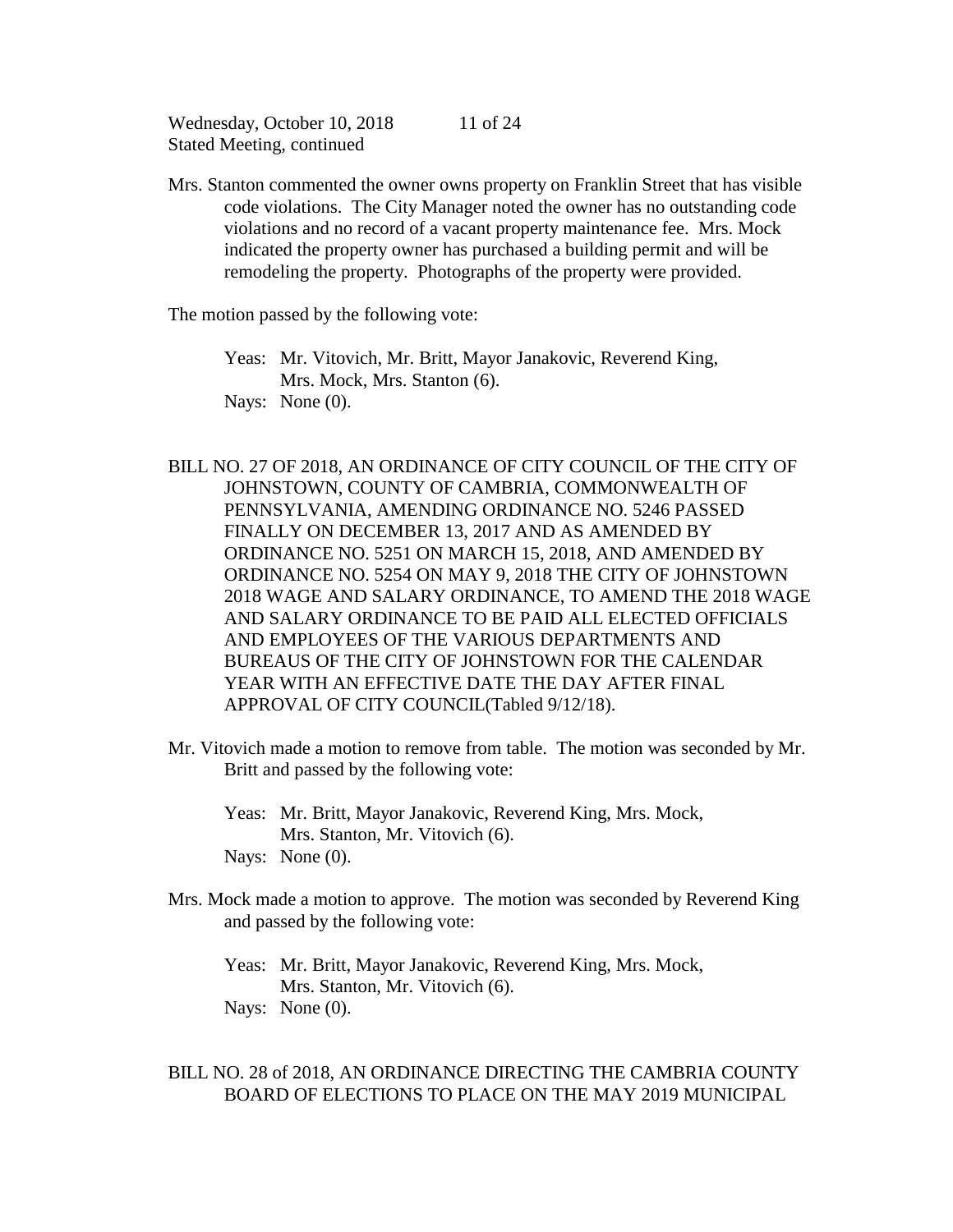PRIMARY ELECTION BALLOT FOR THE CITY OF JOHNSTOWN, THE BALLOT REFERENDUM QUESTION FOR CONSIDERATION BY THE REGISTERED VOTERS OF THE CITY OF JOHNSTOWN, WHICH IF RECEIVING A MAJORITY OF THE VOTES CAST, ESTABLISHES A GOVERNMENTAL STUDY COMMISSION, AND FURTHER, THE ELECTION OF SEVEN (7) GOVERNMENTAL STUDY COMMISSIONERS DURING THE MAY 2019 MUNICIPAL PRIMARY ELECTION, PURSUANT TO THE COMMONWEALTH OF PENNSYLVANIA 53 Pa. C.S.CHAPTERS 29 (HOME RULE), 30, (OPTIONAL PLANS) & 31 (OPTIONAL PLANS) HOME RULE CHARTER AND OPTIONAL PLAN LAWS.

- Mrs. Mock made a motion to table. The motion was seconded by Mr. Vitovich and passed by the following vote:
	- Yeas: Mayor Janakovic, Reverend King, Mrs. Mock, Mr. Vitovich, Mr. Britt (5). Nays: Mrs. Stanton (1).
- BILL NO. 29 OF 2018, AN ORDINANCE AMENDING ORDINANCE NO.. 5102 PASSED 3-28-12 AND/OR ANY AND ALL SUBSEQUENT AMENDMENTS, AND THE CODIFIED ORDINANCES OF THE CITY OF JOHNSTOWN; CHAPTER 1484 TITLED: RESIDENTIAL RENTAL PROPERTY REGISTRATION AND MORE SPECIFICALLY, SUBSECTION 1484.05, REGISTRATION AND LICENSING OF RESIDENTIAL RENTAL PROPERTIES BY ADDING SUBSEQUENT 1484.05.01 TITLED: POSTING OF NON-COMPLIANT PROPERTY REGISTRATION AND INSPECTION REQUIREMENTS.
- Mrs. Mock made a motion to table. The motion was seconded by Mr. Vitovich and passed by the following vote:
	- Yeas: Reverend King, Mrs. Mock, Mr. Vitovich, Mr. Britt, Mayor Janakovic (5).
	- Nays: Mrs. Stanton (1).

Reverend King suggested a workshop be held regarding this matter. Mrs. Stanton commented a current City ordinance to register rental property already exists.

BILL NO. 30 OF 2018, AN ORDINANCE OF CITY COUNCIL OF THE CITY OF JOHNSTOWN, PENNSYLVANIA, AMENDING ORDINANCE 5245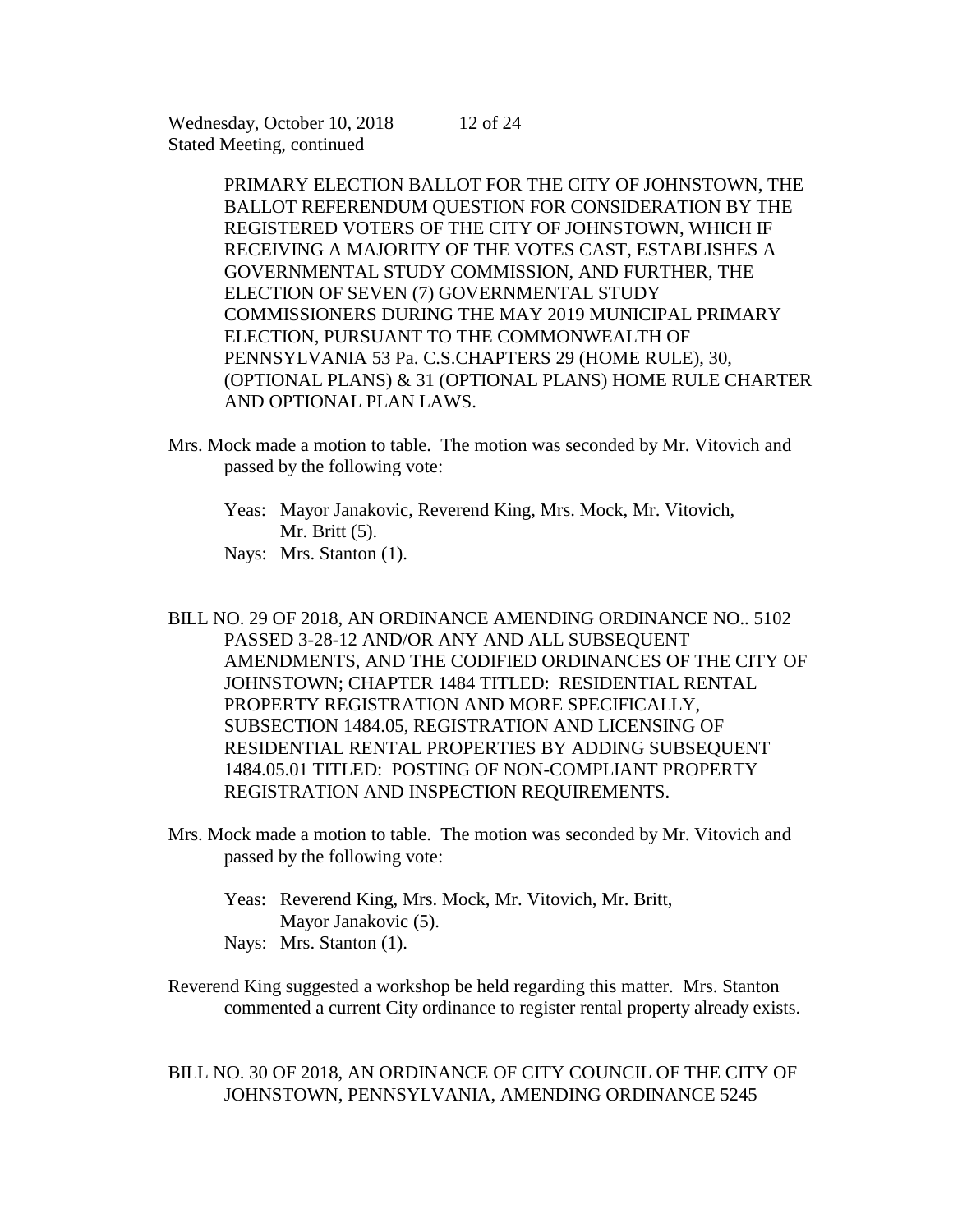> PASSED FINALLY DECEMBER 13, 2017 TO AMEND THE 2018 BUDGET, MORE SPECIFICALLY, REVENUE AND EXPENDITURES BUDGET FOR THE SEWER RENTAL UPGRADE MAINTENANCE REPAIR FUND, BUDGET EXHIBIT (A).

- Mr. Vitovich made a motion to approve. The motion was seconded by Mr. Britt and passed by the following vote:
	- Yeas: Mrs. Mock, Mr. Vitovich, Mr. Britt, Mayor Janakovic, Reverend King (5). Nays: Mrs. Stanton (1).
- Ms. Benjamin explained that at the final read of this ordinance at the next meeting it will need to be amended and adopted as amended.

# BILL NO. 31 OF 2018, AN ORDINANCE OF THE CITY OF JOHNSTOWN CHANGING TRAFFIC FLOW FROM ONE WAY TO TWO WAYS ON BAUMER STREET FROM SPRUCE STREET TO TEAK STREET.

Mr. Vitovich made a motion to approve. The motion was seconded by Mrs. Mock.

Mayor Janakovic explained that Dale Oxygen will be expanding its services on Baumer Street and requesting to make a right coming out on Baumer and get the light going out of town.

The motion passed by the following vote:

- Yeas: Mrs. Stanton, Mr. Vitovich, Mr. Britt, Mayor Janakovic, Reverend King, Mrs. Mock (6). Nays: None  $(0)$ .
- BILL NO. 32 OF 2018, AN ORDINANCE AMENDING ORDINANCE NO. 5245, PASSED FINALLY ON DECEMBER 13, 2017 AND REPEALING AND REPLACING ORDINANCE NO. 5250 PASSED FINALLY ON MARCH 15, 2018; NO. 5253, PASSED FINALLY ON MAY 9, 2018; AND NO. 5257 PASSED FINALLY ON JULY 11, 2018 IN ORDER TO PROVIDE FOR THE PROPER ALLOCATION OF REVENUE AND EXPENSES RELATED TO THE BROAD STREET SEWER PROJECT, SHPO HISTORICAL SURVEY, SALARY CHANGES ARRIVING FROM THE ADOPTION OF COLLECTIVE BARGAINING AGREEMENTS, ADJUST THE EXECUTIVE SECRETARY/CITY CLERK POSITION AND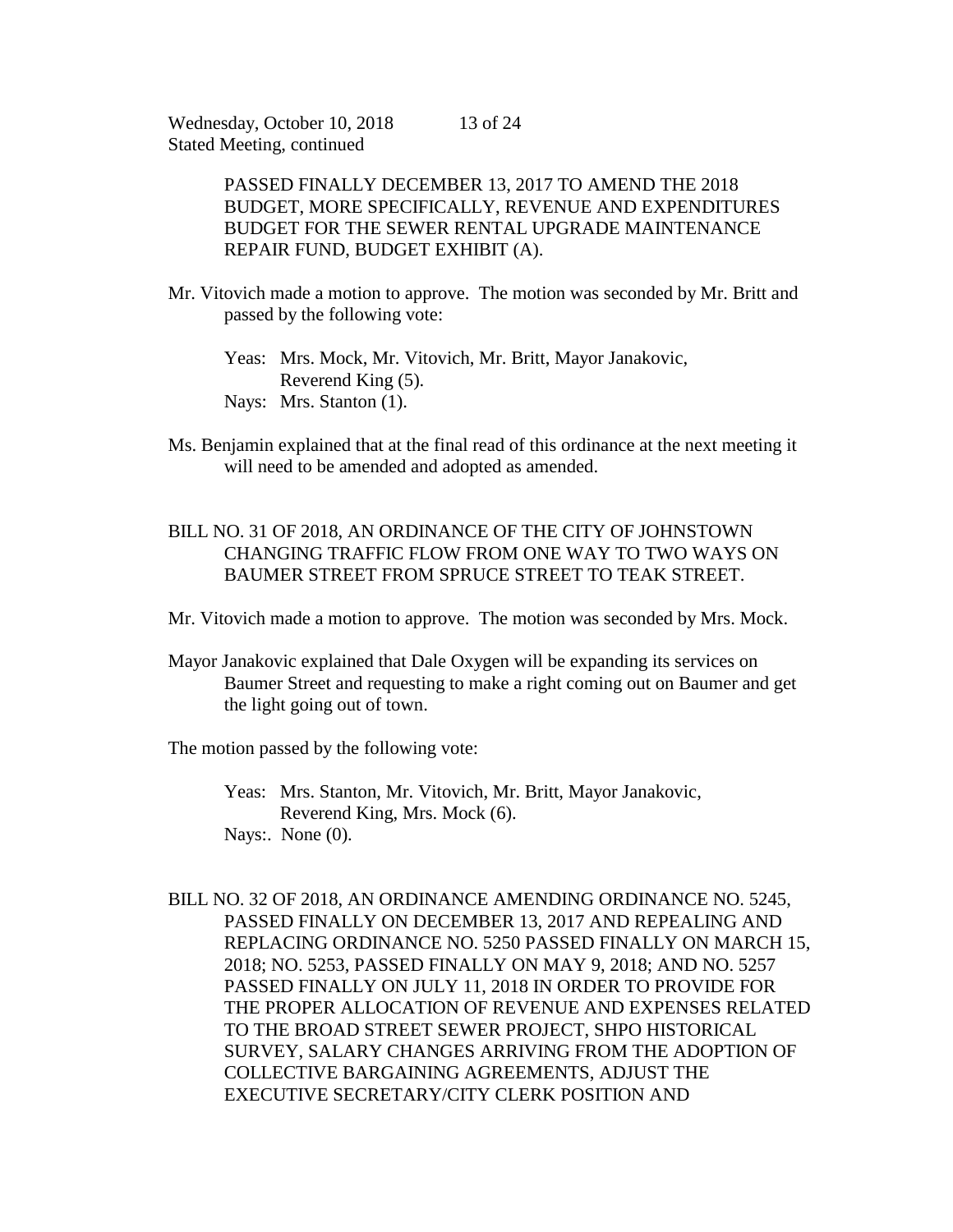DEPARTMENT, REALIZE A SHORTFALL OF REVENUE FROM THE RECREATION FUND, REALLOCATE FUNDS REFLECTING LACK OF

14 of 24

RECEIPT OF 2018 ECONOMIC DEVELOPMENT ASSISTANCE GRANT, AND TO ALLOCATE REIMBURSEMENT FUNDS TO THE 2018 UDAG BUDGET, FOLLOWING PUBLIC NOTICE AND A PUBLIC HEARING.

Mr. Britt made a motion to approve. The motion was seconded by Mrs. Mock.

Ms. Benjamin explained this bill was introduced and discussed previously. This reflects budget amendments to the 2018 budget that were previously adopted without public hearing and were subject to clarification. This ordinance tends to correct that issue by reviewing prior amendments, introducing them again and advertising for a public hearing to adopt them. So it's a procedural issue. The original bill was distributed without exhibits attached. There is a new version of Bill No. 32 with exhibits attached. We would want to make a formal amendment to attach Exhibits A, U, C, P, F, H, K and M.

Ms. Benjamin stated this Bill was being introduced for a First Reading.

- Mrs. Mock made a motion to amend. The motion was seconded by Mr. Vitovich.
- Mrs. Stanton indicated a letter from herself and Councilman Williams was sent to each Council member indicating a second notice of intent to file a court action.

The motion passed by the following vote:

Yeas: Mr. Vitovich, Mr. Britt, Mayor Janakovic, Reverend King, Mrs. Mock  $(5)$ . Nays: Mrs. Stanton (1).

- Ms. Benjamin further explained that this can be included on the October 24, 2018 Non-Voting Budget Session agenda and still have time to advertise and hold a public hearing at the November meeting. So that would be the opportunity to review these exhibits if there are any further concerns.
- Mrs. Mock made a motion to adopt for a First Reading as amended. The motion was seconded by Mr. Vitovich and passed by the following vote:
	- Yeas: Mr. Britt, Mayor Janakovic, Reverend King, Mrs. Mock, Mr. Vitovich  $(5)$ .
	- Nays: None  $(0)$ .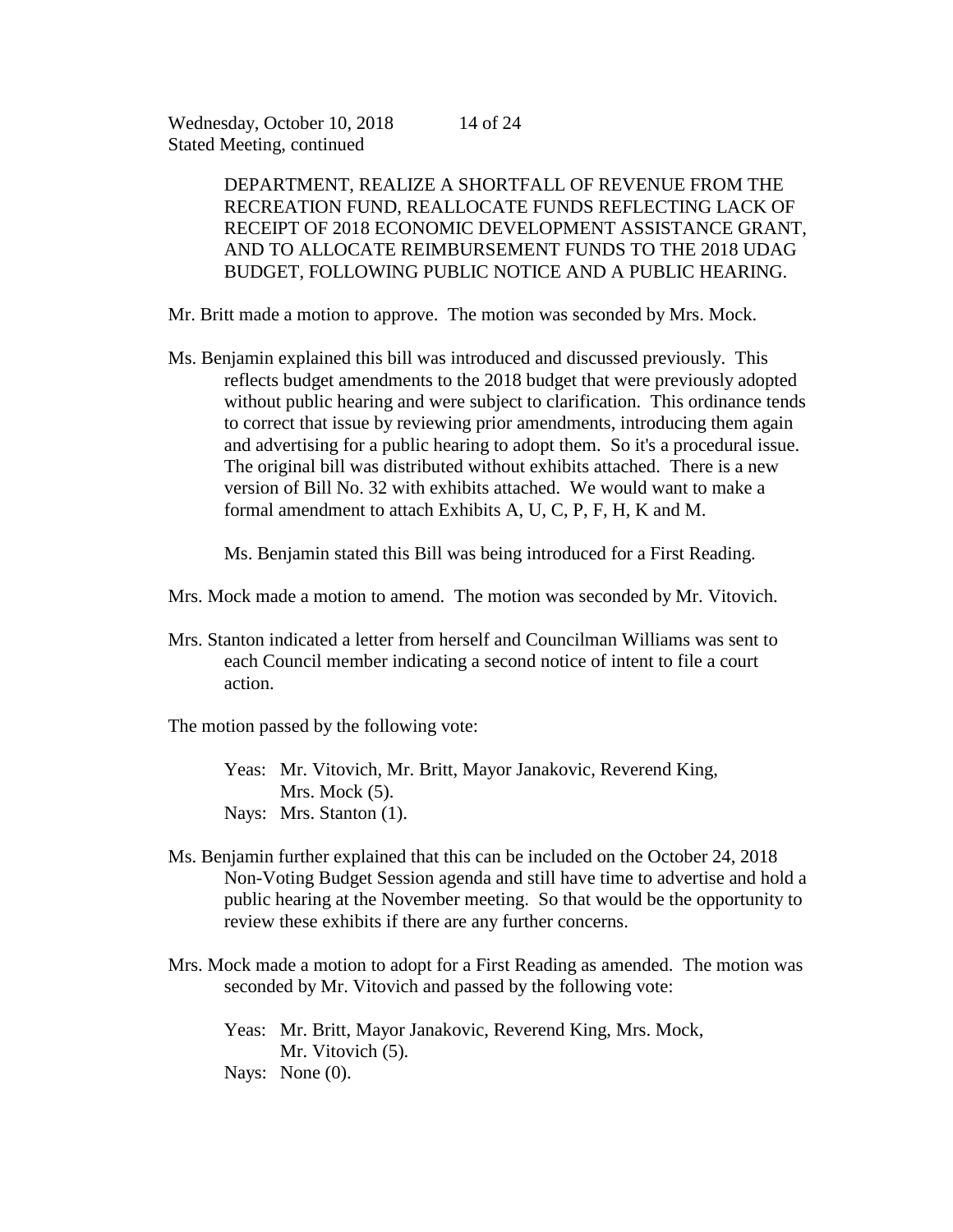- Abstention: Mrs. Stanton (1). She noted a possible court action as the reason for her abstention.
- BILL NO. 33 OF 2018, AMENDING ORDINANCE NO. 5245 PASSED FINALLY ON DECEMBER 13, 2017 TITLED: AN ORDINANCE ESTIMATING THE AMOUNT OF REVENUES TO BE RECEIVED BY THE CITY OF JOHNSTOWN FROM VARIOUS SOURCES AND APPROPRIATING SPECIFIC SUMS ESTIMATED TO BE REQUIRED FOR SPECIFIC PURPOSES FOR THE OPERATIONS OF THE VARIOUS FUNDS, BUREAUS, DEPARTMENTS AND THE PAYMENT OF DEBT SERVICE AND PENSION FUND OBLIGATIONS OF THE CITY OF JOHNSTOWN, PENNSYLVANIA, FOR THE CALENDAR YEAR BEGINNING JANUARY 1, 2018, INCLUDING THE FOLLOWING CITY OF JOHNSTOWN FUND SECTIONS AND THE RESPECTIVE FUNDS "BUDGET EXHIBIT A DETAILS" AND REPEALING ORDINANCE NO. 5250 PASSED FINALLY ON MARCH 15,2018, ORDINANCE NO 5253 PASSED FINALLY ON MAY 9, 2018 AND ORDINANCE NO. 5257 PASSED FINALLY ON JULY 11, 2018 WITH COUNCIL'S NON-COMPLIANCE WITH HOME RULE CHARTER; ARTICLE IV. OPERATION AND ORDINANCES OF COUNCIL.

Mrs. Stanton made a motion to approve. The motion was seconded by Mrs. Mock.

- Ms. Benjamin explained this ordinance was submitted by Councilman Williams to the City Manager's Office that likewise sought to amend the bill just as passed with Bill No. 32. She indicated that this would be Councilman Williams proposed version of the ordinance and needs to be included on the agenda. She noted no attachments were included.
- Mrs. Stanton noted the budget attachments were included with a copy of the ordinance given to all Councilmembers at the last workshop

The motion failed by the following vote:

| Yeas: Mrs. Stanton $(1)$                                       |                                                                                   |
|----------------------------------------------------------------|-----------------------------------------------------------------------------------|
| Nays: Mr. Britt, Mayor Janakovic, Mrs. Mock, Mr. Vitovich (4). |                                                                                   |
|                                                                | Abstention: Reverend King (1). She noted she did not understand as the reason for |
| her abstention.                                                |                                                                                   |

BILL NO. 34 OF 2018, AN ORDINANCE ADOPTING AN EXIT PLAN FOR THE CITY OF JOHNSTOWN, PENNSYLVANIA, PURSUANT TO THE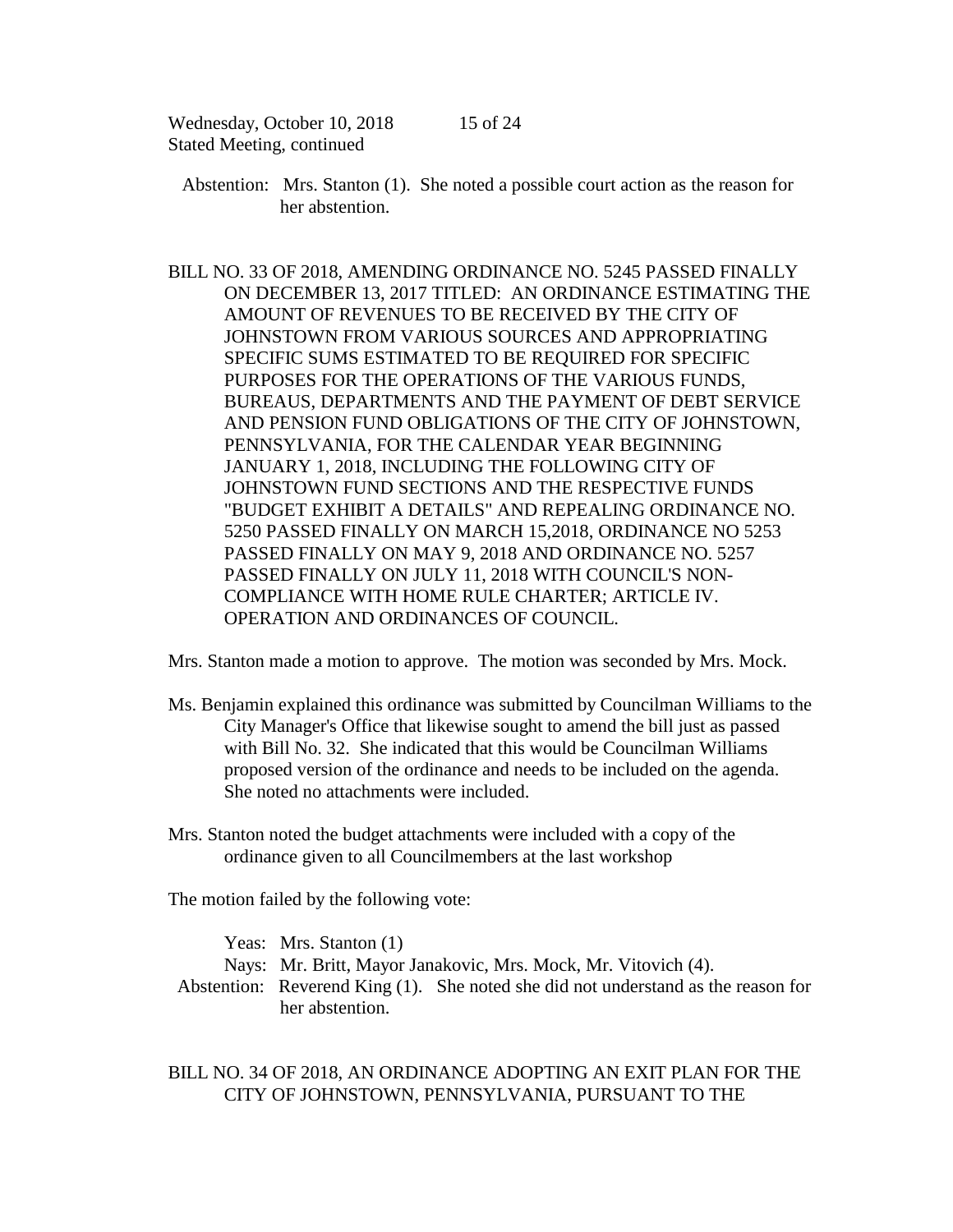MUNICIPALITIES FINANCIAL RECOVERY ACT (ACT 47 OF 1987) AS AMENDED.

- Mr. Vitovich made a motion to approve. The motion was seconded by Mr. Britt.
- Ms. Benjamin suggested a workshop regarding this matter be held followed by a special meeting to adopt and ensure Council is in compliance with the deadline. At that point, the ordinance would be amended to attach that updated exit plan.

The motion passed by the following vote:

Yeas: Mayor Janakovic, Reverend King, Mrs. Mock, Mr. Vitovich, Mr. Britt (5). Nays: Mrs. Stanton (1).

# RESOLUTIONS

## Resolution No. 10120

# A RESOLUTION OF CITY COUNCIL OF THE CITY OF JOHNSTOWN, PENNSYLVANIA, AUTHORIZING THE CITY MANAGER TO SIGN ALL DOCUMENTS NECESSARY TO EXECUTE AN AGREEMENT WITH LIBERONI, INC. AWARDING CONTRACT 2018-04 FOR THE CONSTRUCTION OF THE BROAD STREET INTERCEPTOR LATERAL REHABILITATION PROJECT (Tabled 9/12/18).

- Mr. Vitovich made a motion to remove from table. The motion was seconded by Mrs. Mock and passed by the following vote:
	- Yeas: Reverend King, Mrs. Mock, Mrs. Stanton, Mr. Vitovich, Mr. Britt, Mayor Janakovic (6). Nays: None (0).
- Mrs. Mock made a motion to vote on the resolution as read. The motion was seconded by Mr. Vitovich.
- Ms. Benjamin explained that grant money expires June 2019.

The motion passed by the following vote: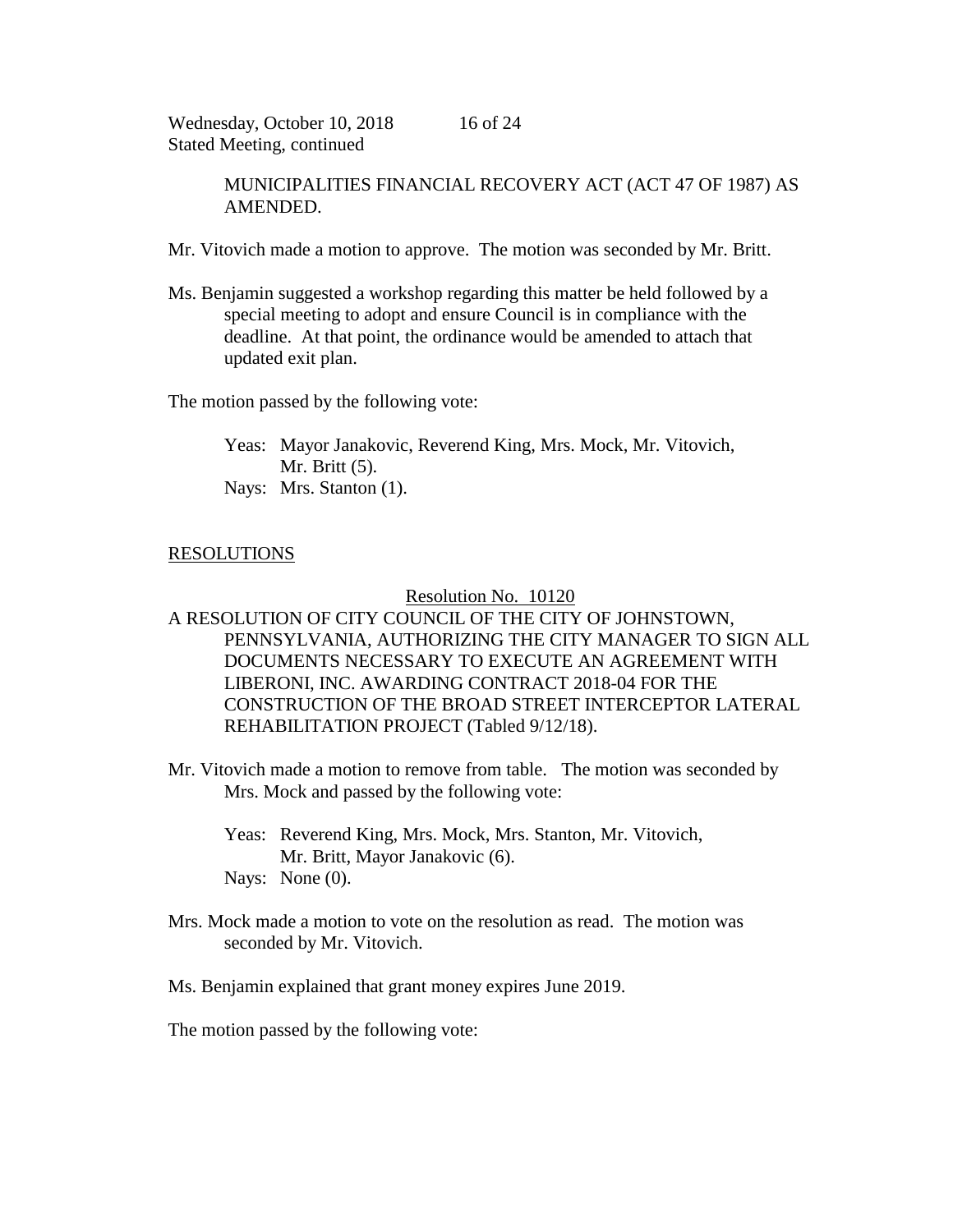> Yeas: Mrs. Mock, Mr. Vitovich, Mr. Britt, Mayor Janakovic, Reverend King (5). Nays: Mrs. Stanton (1).

### Resolution No.

# A RESOLUTION OF THE CITY OF JOHNSTOWN, COUNTY OF CAMBRIA, COMMONWEALTH OF PENNSYLVANIA, AUTHORIZING THE CITY MANAGER TO INITIATE THE TRANSFER OF FUNDS TO ELIMINATE THE RESPECTIVE 2018 CITY OF JOHNSTOWN BUDGET DEFICIT BALANCES AND MORE SPECIFICALLY, BUDGET EXHIBIT (A) (Tabled 9/12/18).

- Mrs. Mock made a motion to remove from table. The motion was seconded by Mr. Vitovich and passed by the following vote:
	- Yeas: Mr. Britt, Mayor Janakovic, Reverend King, Mrs. Mock, Mrs. Stanton, Mr. Vitovich (6). Nays: None  $(0)$ .

The resolution was withdrawn by the City Manager.

# Resolution No. 10121

# A RESOLUTION OF THE CITY OF JOHNSTOWN, COUNTY OF CAMBRIA, COMMONWEALTH OF PENNSYLVANIA AUTHORIZING THE CITY MANAGER TO INITIATE THE TRANSFER OF FUNDS TO ELIMINATE THE RESPECTIVE 2018 CITY OF JOHNSTOWN BUDGET DEFICIT TRANSFERS, BUDGET EXHIBIT (A).

Mr. Britt made a motion to approve. The motion was seconded by Mrs. Mock and passed by the following vote:

Yeas: Reverend King, Mrs. Mock, Mr. Vitovich, Mr. Britt, Mayor Janakovic (5). Nays: Mrs. Stanton (1).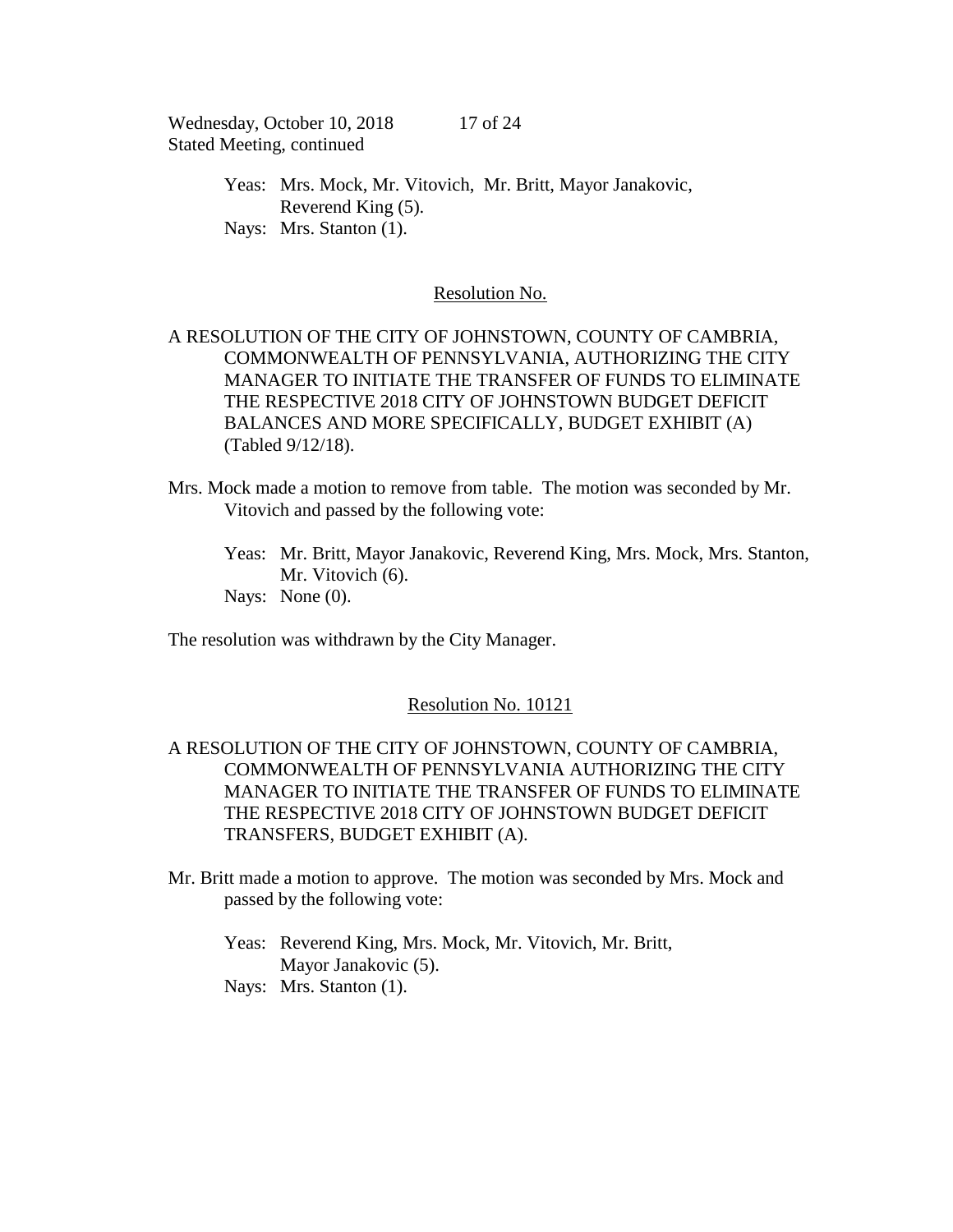## Resolution No. 10122

A RESOLUTION REPEALING AND REPLACING RESOLUTION NO. 10113 TO PROVIDE FOR THE UPDATED RESOLUTION OF THE CITY COUNCIL FOR THE CITY OF JOHNSTOWN, PENNSYLVANIA, SUPPORTING A PETITION TO THE PENNSYLVANIA LIQUOR CONTROL BOARD (BOARD'S) FOR THE PROPERTY KNOWN AS 80 BRIDGE STREET FOR THE SUBSTITUTION OF THE CITY OF JOHNSTOWN'S NOISE ORDINANCE FOR SECTION 493 (34) OF THE LIQUOR CODE (Tabled 9/12/18).

- Mr. Vitovich made a motion to remove from table. The motion was seconded by Mr. Britt.
- Mrs. Stanton suggested that the petition be read by all Councilmembers. She inquired if any further information was obtained from the Liquor Control Board.

The motion passed by the following vote:

- Yeas: Mrs. Mock, Mrs. Stanton, Mr. Vitovich, Mr. Britt, Mayor Janakovic, Reverend King (6).
- Nays: None (0).
- Ms. Benjamin explained there was an indication from the City Clerk and also from one of the members of the public that there had been changes to this resolution; and if so, Council should acknowledge what those changes are.
- The City Manager explained the Liquor Control Board requested a specific language change to the ordinance and also the reference to outdoor entertainment was in the resolution by error from a previous resolution and should not have been there. He further explained that this version is minus any reference to outdoor entertainment.
- Mrs. Mock made a motion to amend the resolution to delete reference to an outdoor venue. The motion was seconded by Mr. Vitovich.
- Mrs. Mock commented that she did contact Officer Mirabella regarding the matter and that she, Reverend King and other members of Council went to the neighborhood and talked to several neighbors who indicated there was no problem with noise and there was no noise heard outside the bar. Mrs. Mock further commented that the police chief also visited the establishment and he did not hear anything outside the building. Mrs. Mock indicated that in her mind, a thorough investigation was completed regarding the matter.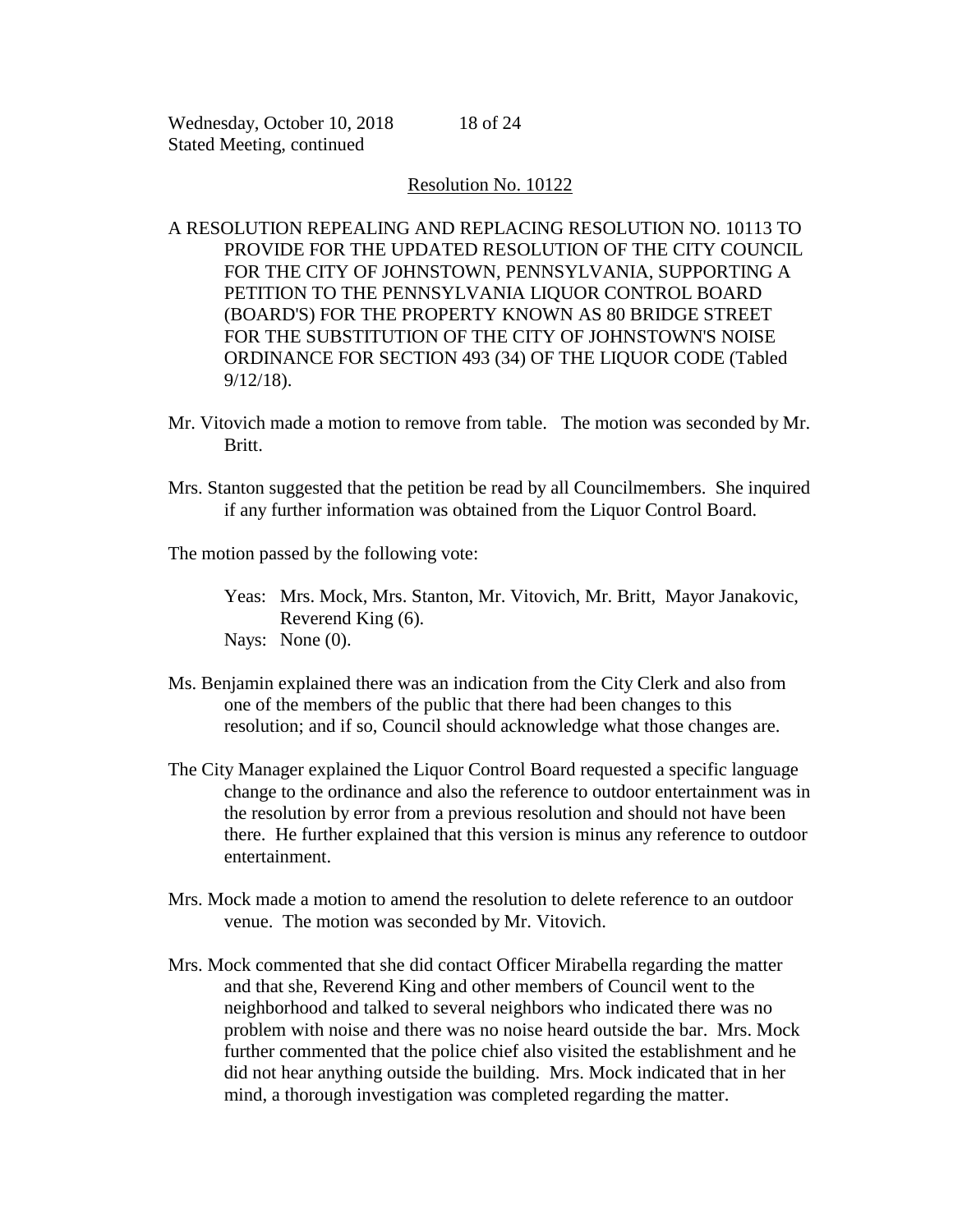The motion passed by the following vote:

Yeas: Mrs. Stanton, Mr. Vitovich, Mr. Britt, Mayor Janakovic, Reverend King, Mrs. Mock (6). Nays: None (0).

Mr. Vitovich made a motion to approve as amended. The motion was seconded by Mrs. Mock.

Mrs. Stanton commented she does not know the PLCB's position on the matter.

The motion passed by the following vote:

Yeas: Mr. Vitovich, Mr. Britt, Mayor Janakovic, Reverend King, Mrs. Mock  $(5)$ . Nays: Mrs. Stanton (1).

APPLAUSE

Resolution No.

A RESOLUTION OF CITY COUNCIL OF THE CITY OF JOHNSTOWN, PENNSYLVANIA, AUTHORIZING THE CITY MANAGER TO SIGN ALL DOCUMENTS NECESSARY TO EXECUTE AN AGREEMENT WITH STRAW CONSTRUCTION CO. INC. AWARDING CONTRACT 2018-08 FOR THE CONSTRUCTION OF THE ROXBURY PARK UPGRADES PROJECT.

(Whereupon, a recess was taken.)

The resolution was withdrawn by the City Manager.

# Resolution No.

# A RESOLUTION OF THE CITY COUNCIL OF THE CITY OF JOHNSTOWN, CAMBRIA COUNTY, PENNSYLVANIA, EXERCISING PROVISIONS OF JOHNSTOWN'S HOME RULE CHARTER PURSUANT TO ARTICLE III. COUNCIL-POWERS, DUTIES AND LIMITATIONS AND LEGISLATION.

Mr. Vitovich made a motion to approve. The resolution died for lack of a second.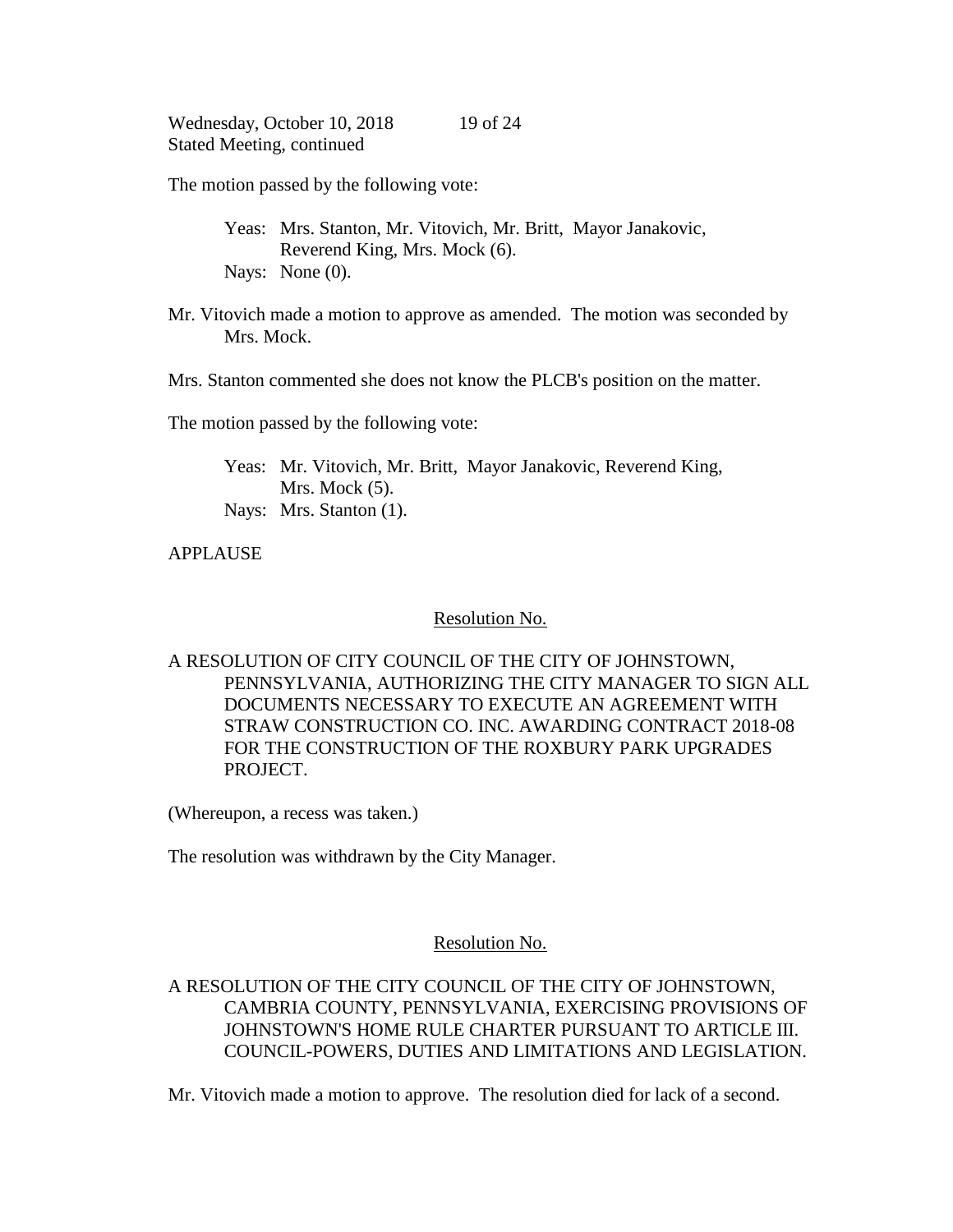20 of 24

## Resolution No.

A RESOLUTION OF THE CITY COUNCIL OF THE CITY OF JOHNSTOWN, CAMBRIA COUNTY, PENNSYLVANIA, DIRECTING THE CITY MANAGER WITH THE ASSISTANCE OF THE CITY SOLICITORS TO PROCEED WITH AND ADVERTISE FOR REQUEST FOR PROPOSALS FOR THE SALE OF CITY OWNED TIMBER AS IDENTIFIED IN THE TIMBER INVENTORY/APPRAISAL OF AUGUST 2015 PREPARED BY MICHAEL BARTON, FORESTRY CONSULTING AND THE EADS GROUP.

- Mrs. Mock made a motion to table. The motion was seconded by Mr. Vitovich and passed by the following vote:
	- Yeas: Mayor Janakovic, Reverend King, Mrs. Mock, Mr. Vitovich, Mr. Britt (5).
	- Nays: Mrs. Stanton (1).

Mrs. Mock commented that the timbering project should move forward.

Resolution No. 10123

A RESOLUTION OF THE CITY OF JOHNSTOWN, PENNSYLVANIA, AUTHORIZING THE CITY MANAGER TO SIGN ALL DOCUMENTS NECESSARY TO APPLY FOR FUNDING ASSISTANCE FROM THE PENNSYLVANIA INFRASTRUCTURE INVESTMENT AUTHORITY IN THE AMOUNT OF \$10,900,000 TO BE USED TOWARDS IMPROVEMENTS TO THE INNER CITY SEWER SYSTEM IN THE OLD CONEMAUGH BOROUGH AREA OF THE CITY OF JOHNSTOWN.

Mr. Vitovich made a motion to approve. The motion was seconded by Mr. Britt.

Reverend King suggested that Council be more "creative" when it comes to sewer projects, that due to the conditions of some of the homes and market values, it might be more cost efficient to buy that home instead of hauling equipment to the area and doing a sewer project. She suggested not moving forward until the matter is reviewed further.

Mayor Janakovic noted this resolution is just with regard to application for funding. There was further discussion regarding the matter.

The motion passed by the following vote: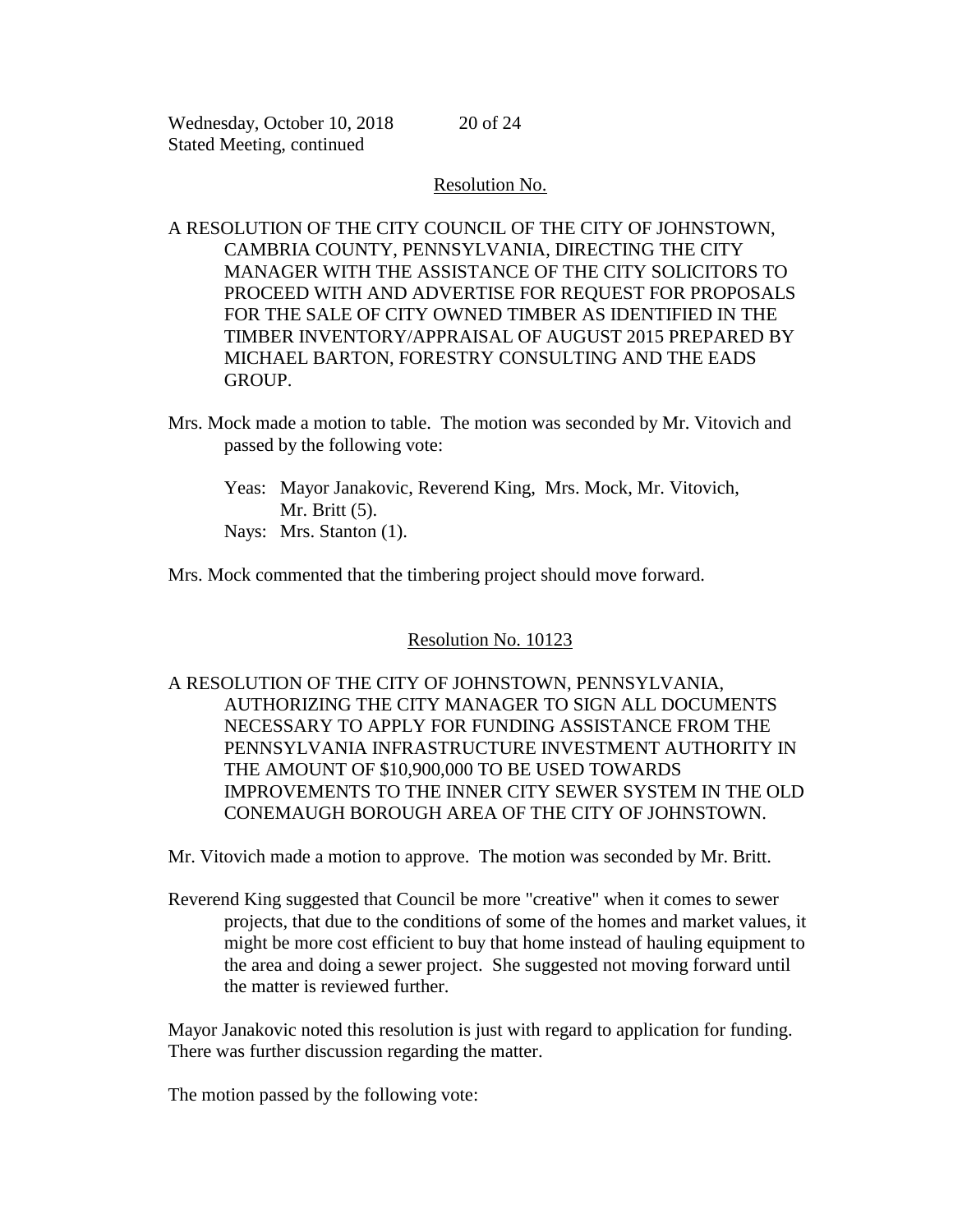> Yeas: Reverend King, Mrs. Mock, Mr. Vitovich, Mr. Britt, Mayor Janakovic, (5). Nays: Mrs. Stanton (1).

### Resolution No. 10124

# A RESOLUTION OF THE CITY COUNCIL OF THE CITY OF JOHNSTOWN, REPEALING AND REPLACING RESOLUTION NO. 10088 AND DIRECTING THE CITY MANAGER TO PREPARE AND RFP FOR POINT STADIUM MANAGEMENT SERVICES TO INCLUDE PROPERTY MANAGEMENT, COMPREHENSIVE FACILITY OPERATIONS, SCHEDULING, CONCESSIONS AND EVENT PROMOTIONS.

Mr. Vitovich made a motion to approve. The motion was seconded by Mrs. Mock.

- Mrs. Stanton noted that a resolution has already been passed authorizing the City Manager in coordination with Act 47 team to seek RFPs for the Point Stadium management.
- Mr. Hayfield explained this resolution would replace the existing RFP, which had placed constraints and conditions on the manager.

The motion passed by the following vote:

Yeas: Mrs. Mock, Mr. Vitovich, Mr. Britt, Mayor Janakovic, Reverend King (5). Nays: Mrs. Stanton (1).

#### Resolution No. 10125

A RESOLUTION OF THE CITY COUNCIL OF THE CITY OF JOHNSTOWN, PENNSYLVANIA, AUTHORIZING AND DIRECTING THE CITY MANAGER TO SIGN A CONTRACT WITH LOCHER DEMOLITION & EXCAVATING, LLC. IN THE AMOUNT OF \$146,980.00 FOR CONTRACT #2-18-10, CDBG STRUCTURE DEMOLITION PROGRAM TO DEMOLISH FIFTEEN STRUCTURES THROUGHOUT THE CITY OF JOHNSTOWN.

Mr. Vitovich made a motion to approve. The motion was seconded by Mrs. Mock.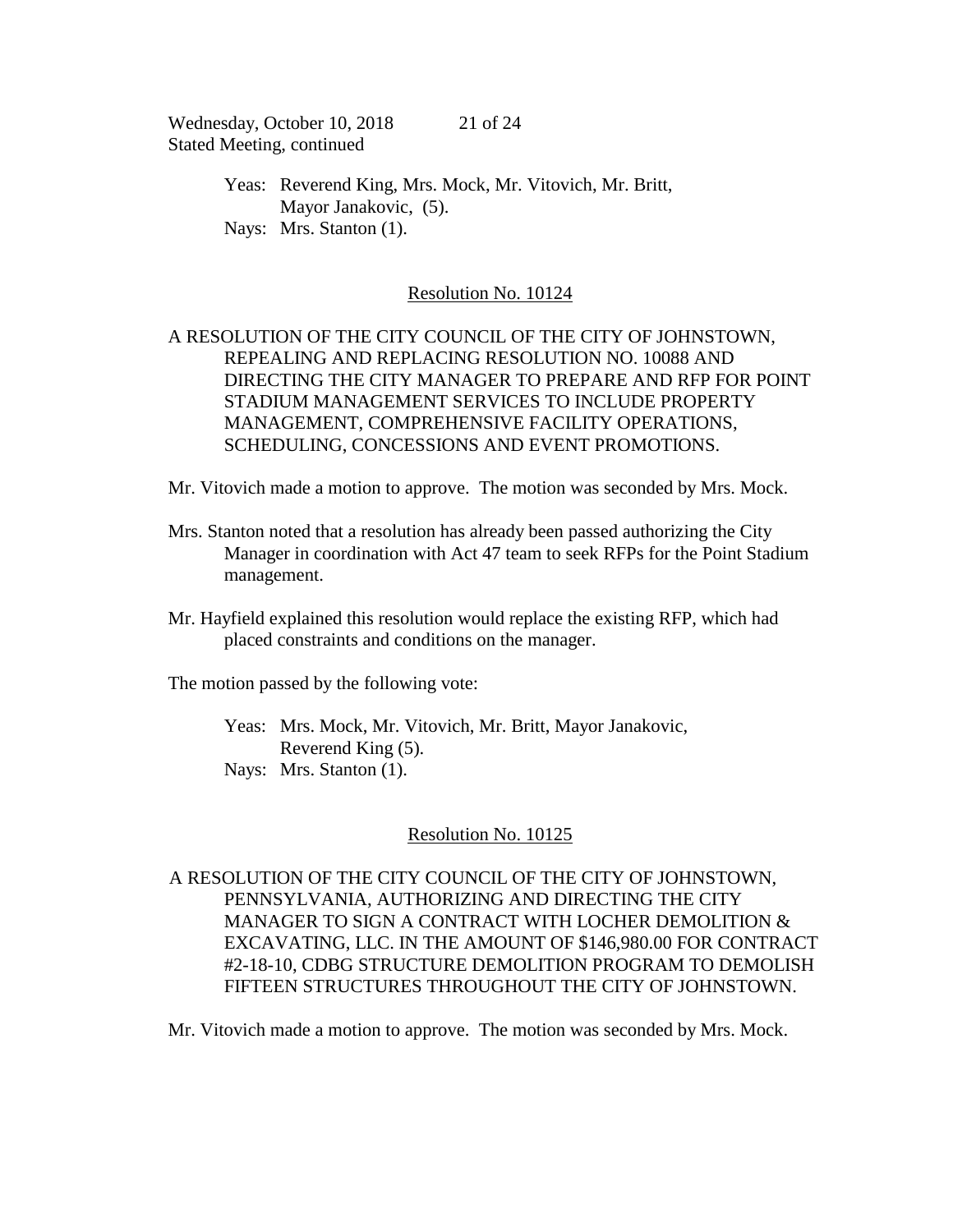- Mrs. Stanton asked why 13 of the 15 properties to be demolished are located in one neighborhood. She noted that none of the properties was on the previous scheduled demo list.
- Mrs. Mock commented that combining gateway cleanups with neighborhood cleanups provides a good "balance".
- Mayor Janakovic noted that 53 properties were submitted for demolition and only 15 were approved.
- Mrs. Stanton suggested that the properties to be demolished should not be determined by gateway but determined by safety. There was discussion regarding demolition of the property at 404 Oak Street using UDAG funds.

The motion passed by the following vote:

Yeas: Mr. Vitovich, Mr. Britt, Mayor Janakovic, Reverend King, Mrs. Mock  $(5)$ . Nays: Mrs. Stanton (1).

### MOTIONS

- Ms. Benjamin noted motions to amend with regard to Bill No. 30 and Bill No. 34. She referred to the amended Bill No. 30, which was distributed to all Councilmembers. She will amend language in Bill No. 30 and read the motion into the record as follows:
- A motion to amend Bill No. 30 of 2018 in order to replace the title of said bill with the following: An ordinance of the City Council of the City of Johnstown, Pennsylvania, amending Ordinance No. 5245 passed finally December 13, 2017 to amend the 2018 budget, and more specifically, revenue and expenditures, budget for sewer rental upgrade maintenance repair fund (Budget Exhibit A) to reflect increased sewer fund budget revenue due to higher projected revenues from sanitation sewer upgrade charge fees and increase of noneligible PennVEST-related expenditure line item as detailed below. And to forever replace any other language referencing a resolution to instead reference it as an ordinance, including the language to the attestation.

Mrs. Mock made a motion to approve. The motion was seconded by Mr. Britt.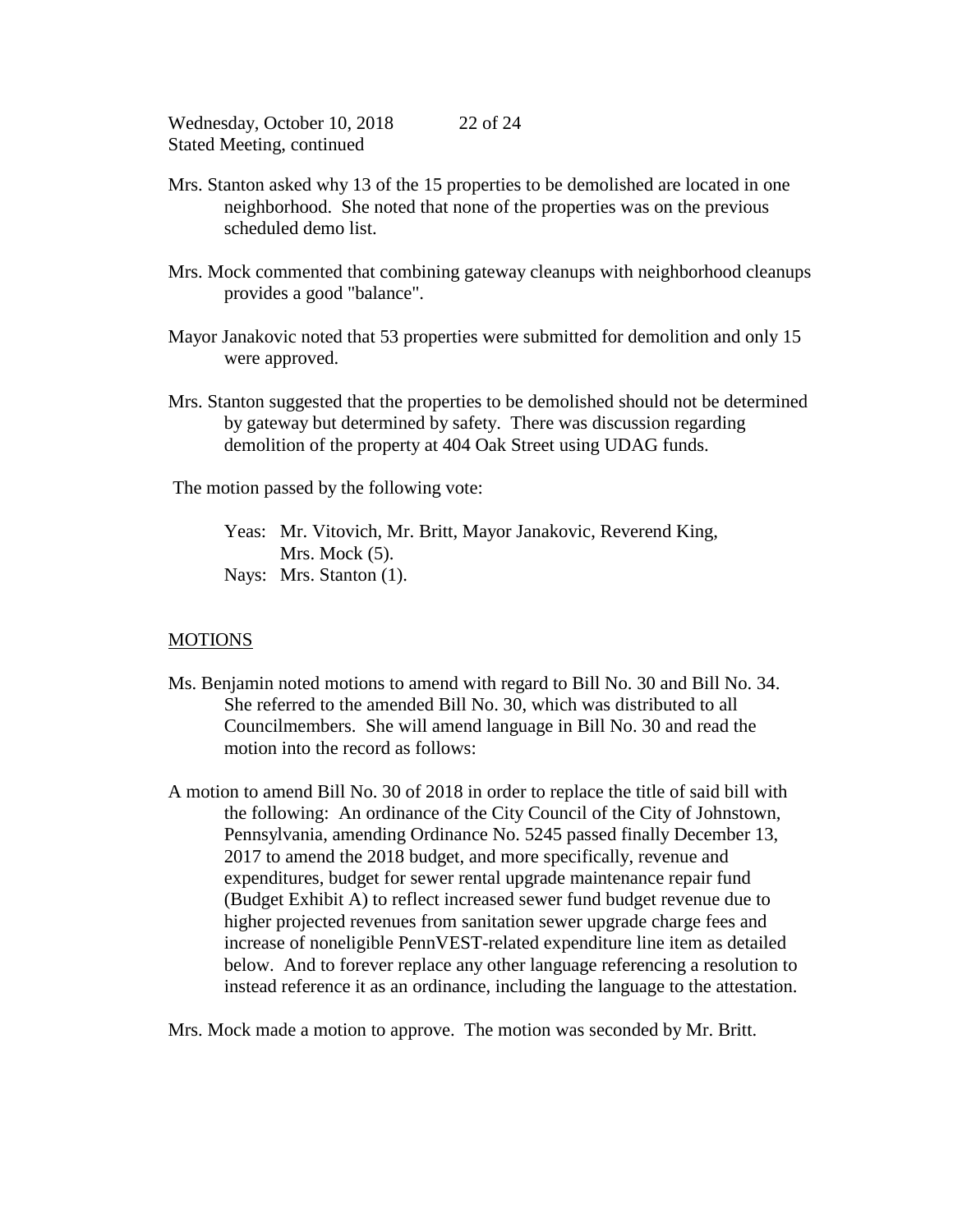|                                  | Wednesday, October 10, 2018 | 23 of 24                                                                          |
|----------------------------------|-----------------------------|-----------------------------------------------------------------------------------|
| <b>Stated Meeting, continued</b> |                             |                                                                                   |
|                                  | Mrs. Mock $(5)$ .           | Yeas: Mr. Vitovich, Mr. Britt, Mayor Janakovic, Reverend King,                    |
|                                  | Nays: None $(0)$ .          |                                                                                   |
|                                  | her abstention.             | Abstention: Mrs. Stanton (1). She noted a possible court action as the reason for |

- Mrs. Mock made a motion to amend Bill No. 34 of 2018 to attach the September 26, 2018 exit plan. The motion was seconded by Mayor Janakovic.
- Ms. Benjamin explained an updated version is expected but until there is one, this will be the version that's attached.

The motion passed by the following vote:

Yeas: Mr. Britt, Mayor Janakovic, Reverend King, Mrs. Mock, Mr. Vitovich  $(5)$ . Nays: Mrs. Stanton (1).

#### NEW BUSINESS

Mrs. Stanton referred to an email she submitted to the City Manager with regard to photographs of dying and decaying trees at Roxbury Park and is concerned they may fall on somebody. She requested that Public Works remove the trees.

#### OLD BUSINESS

- There will be further discussion at the next meeting regarding the four applications for the Loan Review Committee that were received.
- Mayor Janakovic noted a letter was received from Mr. Joseph Taranto requesting that his name be taken off the Tree Commission and that a replacement be made effective with his termination.

### PUBLIC COMMENT - NONAGENDA ITEMS

John DeBartola, 1197 Bedford Street, Johnstown, read the following letter into the record that was also included in each Councilmember's packet:

Lucy's Place, 520 Washington Street in Johnstown, PA, 15901,